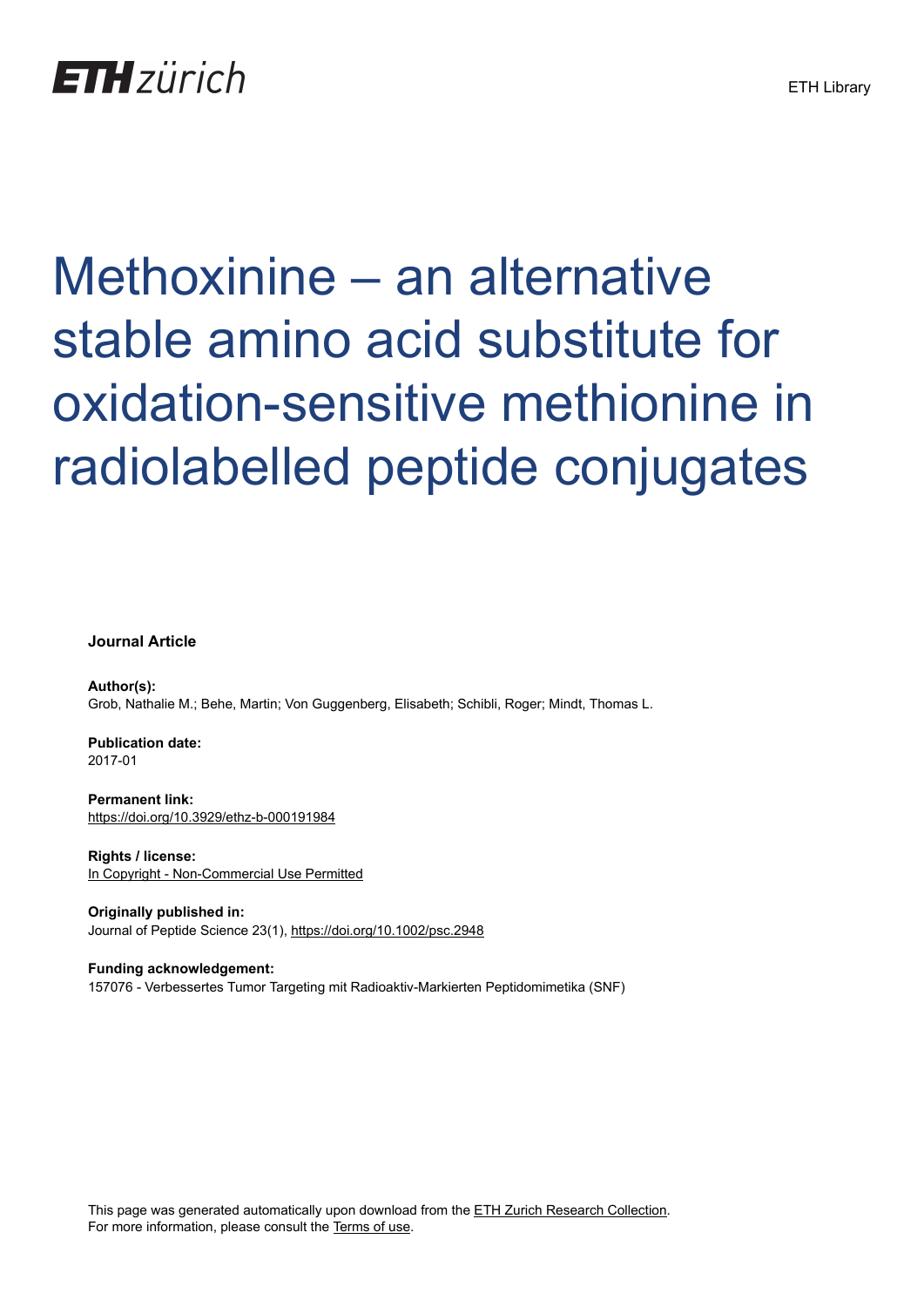#### **Journal of Peptide Science**



## **Methoxinine - An Alternative Stable Amino Acid Substitute for Oxidation-Sensitive Methionine in Radiolabelled Peptide Conjugates**

| Journal:                                                                                                                                                   | Journal of Peptide Science                                                                                                                                                                                                                                                                                                                                                                                                                                            |  |  |  |  |
|------------------------------------------------------------------------------------------------------------------------------------------------------------|-----------------------------------------------------------------------------------------------------------------------------------------------------------------------------------------------------------------------------------------------------------------------------------------------------------------------------------------------------------------------------------------------------------------------------------------------------------------------|--|--|--|--|
| Manuscript ID                                                                                                                                              | Draft                                                                                                                                                                                                                                                                                                                                                                                                                                                                 |  |  |  |  |
| Wiley - Manuscript type:                                                                                                                                   | Research Article                                                                                                                                                                                                                                                                                                                                                                                                                                                      |  |  |  |  |
| Date Submitted by the Author:                                                                                                                              | n/a                                                                                                                                                                                                                                                                                                                                                                                                                                                                   |  |  |  |  |
| Complete List of Authors:                                                                                                                                  | Grob, Nathalie; ETH Zurich, Institute of Pharmaceutical Sciences<br>Behe, Martin; Paul Scherrer Institut, Center for Radiopharmaceutical<br>Sciences<br>von Guggenberg, Elisabeth; Medizinische Universitat Innsbruck,<br>Department of Nuclear Medicine<br>Schibli, Roger; Eidgenossische Technische Hochschule Zurich Institute of<br><b>Pharmaceutical Sciences</b><br>Mindt, Thomas; Ludwig Boltzmann Institute Applied Diagnostics, Imaging<br><b>Biomarkers</b> |  |  |  |  |
| Keywords:                                                                                                                                                  | Minigastrin, CCK2 receptor, radiolabeled peptides, Lu-177, nonnatural<br>amino acids, substitution of methionine                                                                                                                                                                                                                                                                                                                                                      |  |  |  |  |
|                                                                                                                                                            |                                                                                                                                                                                                                                                                                                                                                                                                                                                                       |  |  |  |  |
| Note: The following files were submitted by the author for peer review, but cannot be converted to<br>PDF. You must view these files (e.g. movies) online. |                                                                                                                                                                                                                                                                                                                                                                                                                                                                       |  |  |  |  |
| Methoxinine Figure1.cdx                                                                                                                                    |                                                                                                                                                                                                                                                                                                                                                                                                                                                                       |  |  |  |  |

**SCHOLARONE™** Manuscripts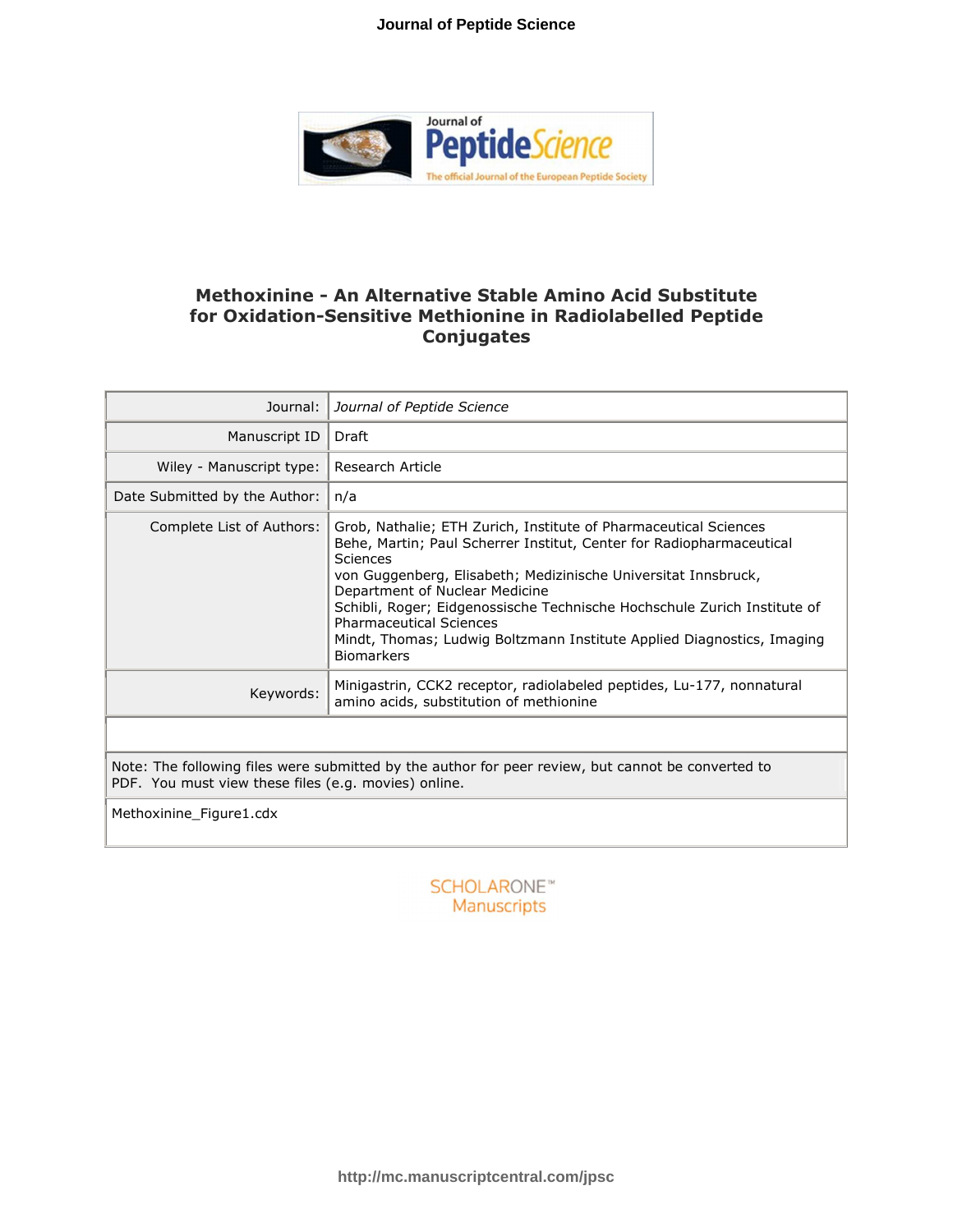## **Methoxinine - An Alternative Stable Amino Acid Substitute for Oxidation-Sensitive Methionine in Radiolabeled Peptide Conjugates**

Nathalie M. Grob,<sup>1</sup> Martin Behe,<sup>\*, 2</sup> Elisabeth von Guggenberg,<sup>3</sup> Roger Schibli,<sup>1, 2</sup> Thomas L. Mindt $*$ ,  $1, 4$ 

<sup>1</sup> Center for Radiopharmaceutical Sciences ETH-PSI-USZ, Institute of Pharmaceutical Sciences ETH, Vladimir-Prelog Weg 4, CH-8093 Zurich, Switzerland

<sup>2</sup> Center for Radiopharmaceutical Sciences ETH-PSI-USZ, Paul Scherrer Institute, CH-5232 Villigen, Switzerland

<sup>3</sup> Department of Nuclear Medicine, Medical University of Innsbruck, A-6020, Innsbruck, Austria

Ludwig Boltzmann Institute Applied Diagnostics, General Hospital of Vienna, Währinger Gürtel 18-20, A-1090 Vienna, Austria

Corresponding authors: E-mail:  $t.mindt@gmx.ch$ ; Tel.: +41 44 633 74 92; martin.behe@psi.ch, Tel.: +41 56 310 28 17

† Electronic supplementary information (ESI) available: DOI ….. This material includes MS data and UV- and  $\gamma$ -HPLC chromatograms of peptide conjugates and the respective  $177$ Lulabeled analogs.

## ABSTRACT

Radiolabeled peptides with high specificity and affinity towards receptors that are overexpressed by tumour cells are used in nuclear medicine for the diagnosis (imaging) and therapy of cancer. In some cases, the sequences of peptides under investigations contain methionine (Met), an amino acid prone to oxidation during radiolabeling procedures. The formation of oxidative side products can affect the purity of the final radiopharmaceutical product and/or impair its specificity and affinity towards the corresponding receptor. The replacement of Met with oxidation resistant amino acid analogs, e.g., norleucine (Nle), can provide a solution. While this approach has been applied successfully to different radiolabeled peptides, a Met→Nle switch only preserves the length of the amino acid side chain important for hydrophobic interactions but not its hydrogen-bonding properties. We report here the use of methoxinine (Mox), a non-canonical amino acid that resembles more closely the electronic properties of Met in comparison to Nle. Specifically, we replaced Met<sup>15</sup> by Mox<sup>15</sup> and Nle<sup>15</sup> in the binding sequence of a radiometal-labeled minigastrin derivative (MG11). A comparison of the physicochemical properties of  $^{177}$ Lu-DOTA[ $X$ <sup>15</sup>]MG11 ( $X$  = Met, Nle, Mox) *in vitro* (cell internalization/externalization properties, receptor affinity  $(IC_{50})$ , blood plasma stability,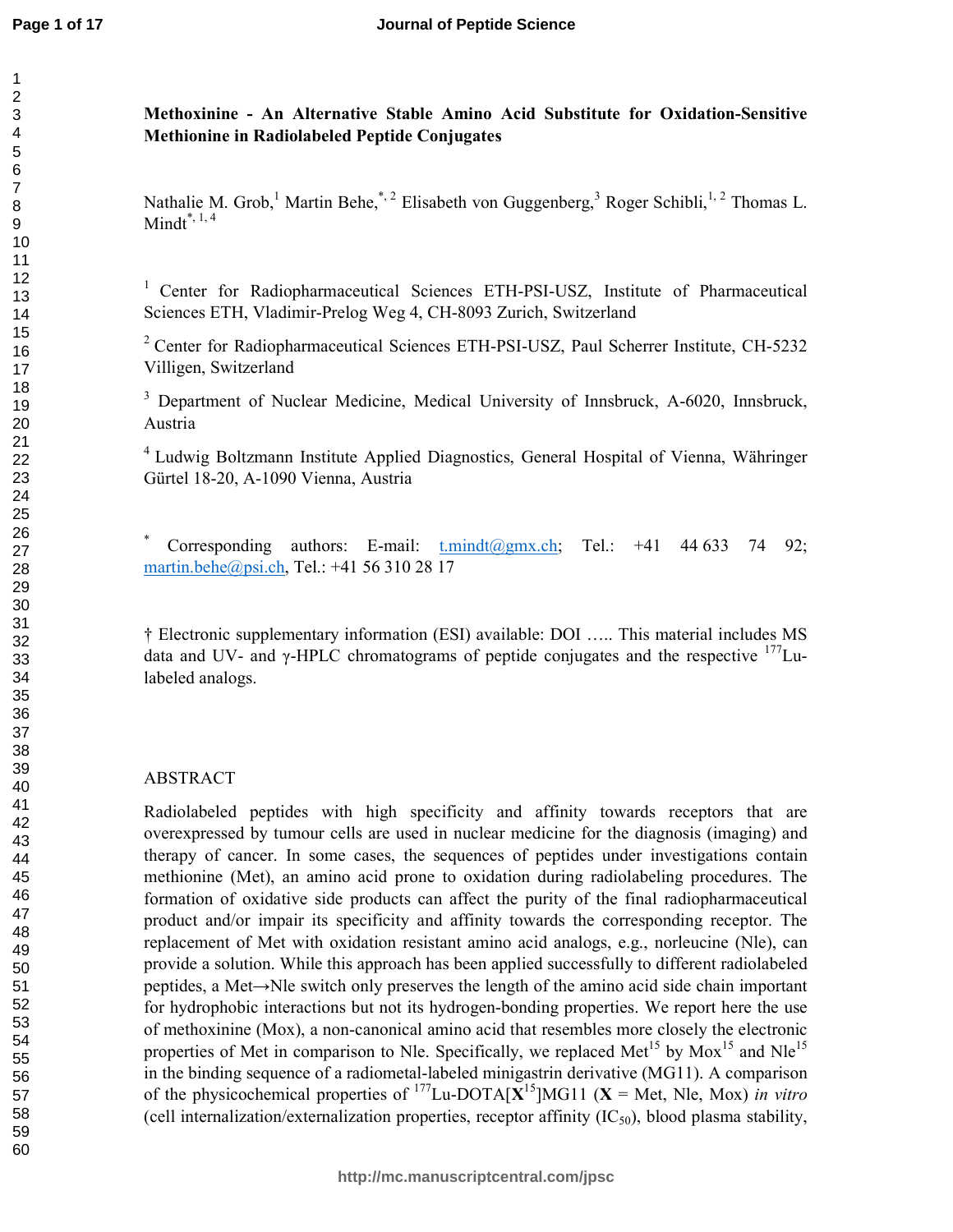and logP) showed that Mox indeed represents a suitable, oxidation-stable amino acid substitute of Met in radiolabeled peptide conjugates.

**Keywords** Minigastrin, CCK2 receptor, radiolabeled peptides, Lu-177, nonnatural amino acids, substitution of methionine

#### ABBREVIATIONS

AcN, Acetonitrile; BB, bombesin; BFCA, bifunctional chelating agent; BSA, bovine serum albumin; CCK(R), cholecystokinin (receptor); DIPEA, N,N-diisopropylethylamine; DMEM, Dulbecco's Modified Eagle Medium; DMF, *N,N*-dimethylformamide; DOTA, 1,4,7,10 tetraazacyclododecane-1,4,7,10-tetraacetic acid; DOTA-tris(tBu)ester, 2-(4,7,10-tris(2-(tertbutoxy)-2-oxoethyl)-1,4,7,10-tetraazacyclododecan-1-yl)acetic acid; DTPA, diethylenetriaminepentaacetic acid; EDT, Ethane-1,2-dithiol; EDTA, ethylenediaminetetraacetic acid; EX, exendin; FCS, fetal calf serum; HATU, O-(7 azabenzotriazol-1-yl)-N,N,N',N'-tetramethyluronium hexafluorophosphate; Hms, homoserine methyl ether; MBHA, 4-methylbenzhydrylamine; Met, Methionine; Met(se), Selenomethionine, MG, minigastrin; Mox, Methoxinine (O-methyl-L-homoserine); Nle, Norleucine; PBS, phosphate buffered saline (potassium free); rt, room temperature; SPECT, single-photon emission computed tomography; TFA, trifluoroacetic acid; TIS, triisopropylsilane

#### INTRODUCTION

Radiolabeled peptides with high specificity and affinity towards membrane-bound receptors that are overexpressed by tumour cells have become an indispensable tool in nuclear medicine for the diagnosis (imaging) and radioendotherapy of cancer.[1-2] As a result, the number of peptide vectors reported in preclinical and clinical investigations for the selective delivery of different radionuclides to tumours and metastases is steadily increasing.[3]

The development of targeted radiolabeled drugs (radiopharmaceuticals) includes the conjugation of a radionuclide to a vector molecule, e.g., peptides. For the radiolabeling of (bio)molecules with metallic radionuclides (e.g.  $^{111}$ In,  $^{99m}$ Tc,  $^{68}$ Ga,  $^{177}$ Lu), bifunctional chelating agents (BFCAs) are employed, which are typically low molecular weight molecules that enable both the stable complexation of the radiometal via an appropriate chelating system and its selective attachment to e.g., a tumor-targeting vector of interest. Preferably, the radiolabeling of a prodrug with a radionuclide is performed as the last step of the preparation of a radiopharmaceutical for reasons of time restrictions due to radioactive decay, logistics, and regulatory aspects. In the majority of cases, the radiolabeling step requires elevated temperatures and exposure of reagents and substrates to oxygen cannot be avoided. This in combination with the ionizing radiation employed can impair the quality of the final product because of the occurrence of radiolysis (cleavage of covalent bonds) and/or the formation of oxidized side products. The integrity of the final radiopharmaceutical product can often be sustained by addition of antioxidants/radical scavengers (e.g., ascorbic acid, gentisic acid, or methionine/selenomethionine)[4]; however, each component in the final formulation of a radiopharmaceutical requires additional quality control and toxicological evaluation for approval by regulatory authorities. Thus, the avoidance of the formation of side products by,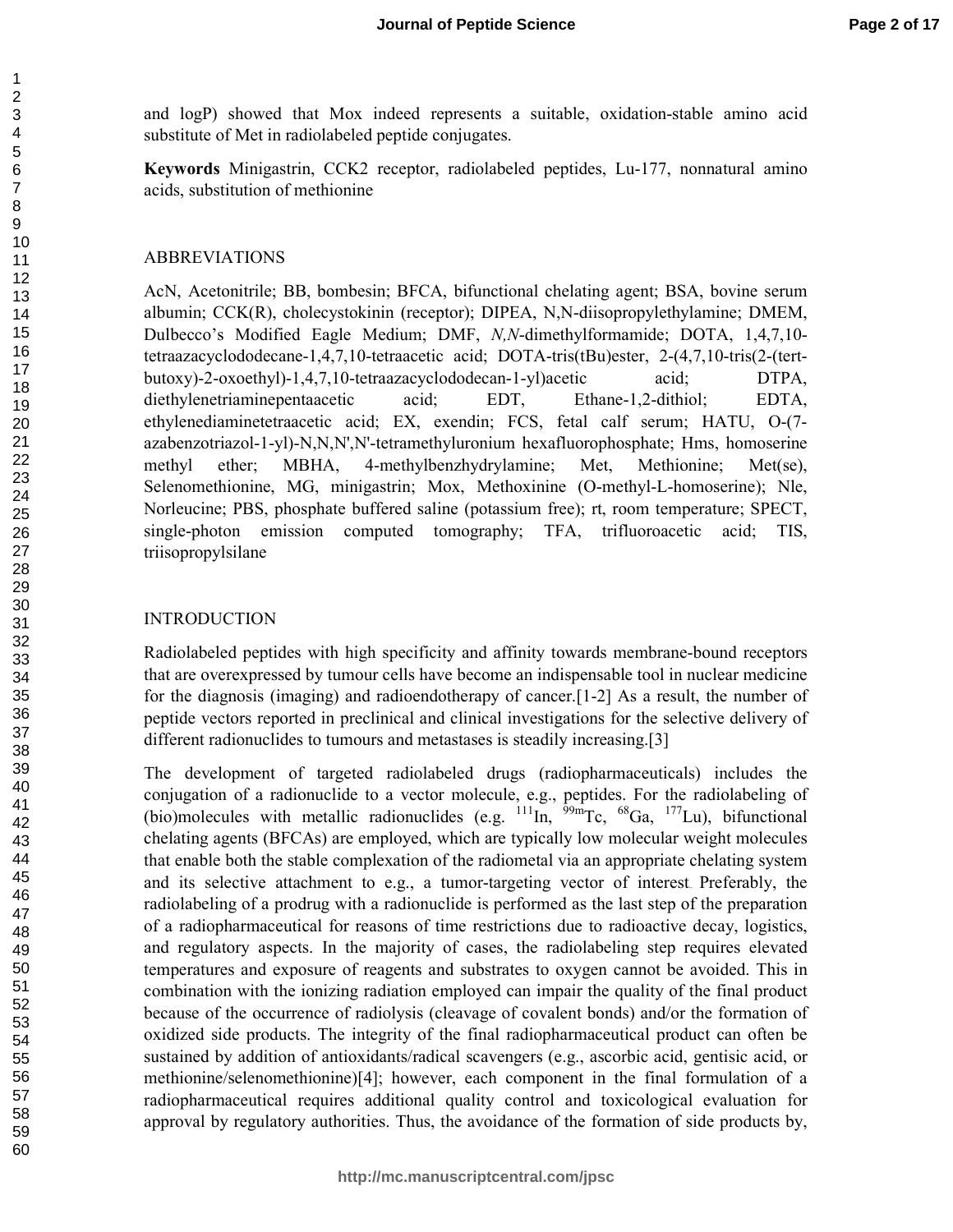#### **Journal of Peptide Science**

e.g., substitution of moieties susceptible to oxidative side reactions, is of higher practicability than the use of additives.

Different radiolabeled peptides currently studied as molecular imaging probes or radioendotherapeutics in pre-clinical and clinical research contain the amino acid methionine (Met) including, e.g., derivatives of the tumour targeting sequences of bombesin (BB)[5], exendin  $(EX)[6]$ , and minigastrin  $(MG)[7]$ . The methyl sulfide functional group in the side chain of Met is particularly prone to oxidation during radiolabeling reactions. Formation of sulfoxide by-products as the result of oxidative side reactions cannot only lead to a decrease of the radiochemical purity of the peptidic radiotracer but also result in a loss of specificity and affinity of the conjugate towards its corresponding receptors.[4, 8-9]

A common strategy to avoid potential issues in radiotracer development arising from peptidic vectors containing a Met residue is the substitution of the amino acid with other stable, canonical or non-canonical analogs. In this context, norleucine (Nle; Figure 1) has been successfully employed as a non-oxidizable substitute of Met in, e.g., radiolabeled derivatives of BB[10], EX[11], and MG[9, 12-13]. In these examples, the Met $\rightarrow$ Nle substitution led to peptide analogs with preserved biological activity that are stable during radiolabeling reactions. The replacement of the sulphur atom in Met by the methylene group of Nle approximately maintains the length of the amino acid side chain important for hydrophobic interactions; however, it does not preserve the original hydrogen bonding acceptor properties. Surprisingly little attention has been paid in the radiopharmaceutical literature to potential substitutes of Met other than Nle even though alternatives exist. For example, homoserin methylether (Hms), also termed methoxinine (Mox), is a structurally similar but electronically more closely related amino acid substitute of Met than the currently used Nle (Figure 1). While a Met $\rightarrow$ Mox switch has been reported in the peptide and protein literature for, e.g., studying protein folding,[14-19] application of Mox as an alternative, oxidation-stable substitute for Met in radiopharmaceutical development has, to the best of our knowledge, not yet been studied systematically.

We have recently started to investigate the utility of Mox to replace Met in peptide conjugates in order to increase the stability of the peptide during radiolabeling reactions. In a first study, we were able to show that <sup>177</sup>Lu-DOTA-labeled derivatives of the tumour-targeting peptide bombesin, namely  $^{177}$ Lu-DOTA-PEG<sub>4</sub>-[Mox<sup>14</sup>]BB(6-14) and the corresponding BB(7-14) analogue, exhibited superior *in vitro* properties and *in vivo* tumour-targeting performances in comparison to the corresponding  $[Met<sup>14</sup>]$ - and  $[Nle<sup>14</sup>]$ -BB analogs.[10] We now wish to report the second example of a side-by-side comparison of the effect of the substitution of Met by Nle and Mox exemplified with radiometallated MG derivatives.

MG is a truncated analogue of gastrin, an endogenous peptide closely related to the cholecystokinins (CCK).[20-22] The molecular target of both peptides are the cholecystokinin receptors (CCKR) of which the subtype CCK2R is found overexpressed in high incidence by different tumour cells including those of medullary thyroid, small cell lung, and stromal ovarian cancers.[23] In the past years, a number of radiolabeled derivatives of gastrins and CCKs have been investigated as diagnostic imaging probes or radioendotherapeutics in nuclear oncology among which analogs of MG (e.g., MG11 without the N-terminal poly-Glu motif of MG; Figure1) exhibited interesting properties for clinical translation.[7, 24-26] The substitution of Met by Nle or other amino acids in position 15 of the sequence of MG11 has been described.[12-13, 27-28] Also, the employment of Mox in non-radiolabeled analogs of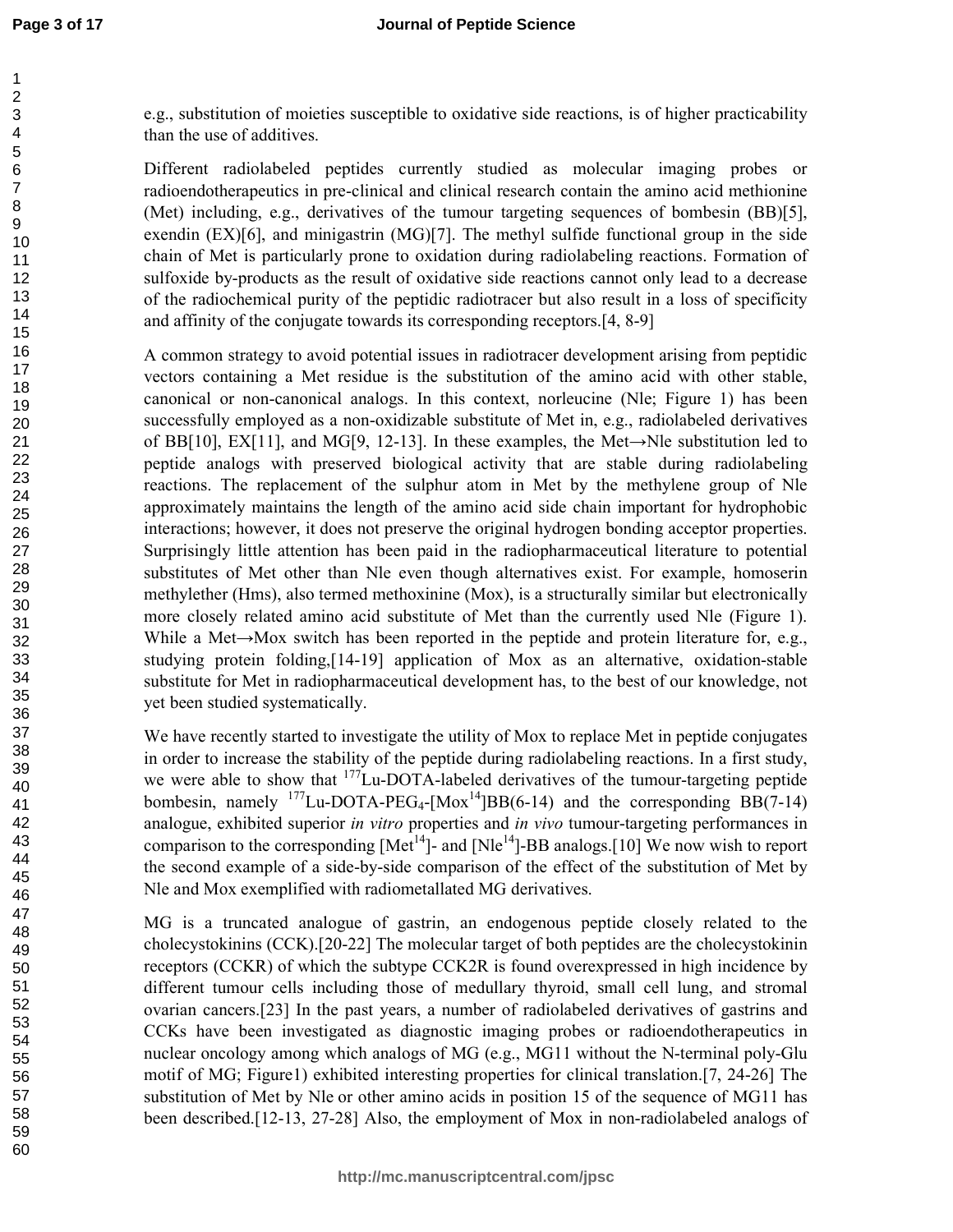little gastrin and CCK analogs was reported some years ago, however, with varying results.[14-15] We report here the first successful application of Mox as a substitute of Met in a radiolabeled MG11 analogue.

#### MATERIAL AND METHODS

#### **General Methods**

Reagents were purchased from Sigma Aldrich (St. Louis, MO, USA), Thermo Fisher Scientific (Waltham, MA, USA), Acros Chemicals (New Jersey, USA), TCI (Tokyo, Japan), Fluka (Buchs, Switzerland), Merck (Darmstadt, Germany), AppliChem (Darmstadt, Germany), BioConcept (Allschwil, Switzerland), VWR (Radnor, PA, USA), or Avantor Performance (Center Valley, PA, USA) and used without further purification. Fmoc-protected amino acids and rink amide MBHA LL resin (0.30–0.40 mmol/g, 100-200 mesh) were bought from NovaBiotech (Darmstadt, Germany) or Bachem (Bubendorf, Switzerland). Fmoc-Mox-OH was purchased from Iris Biotech (Marktredwitz, Germany) and DOTA-*tris*(*t*Bu)ester from CheMatech (Dijon, France). Non-carrier-added  $^{177}$ LuCl<sub>3</sub> was purchased from ITG (Garching, Germany). Human blood was collected in heparinized syringes (S-Monovette® 5.5 mL LH, Sarstedt, Nürbrecht, Germany) and centrifuged (5 min, 3000 rpm, RT) to separate the plasma. Minigastrin (LEEEEEAYGWMDF-NH2) for blocking experiments and reference DOTA-PP-F11N  $(DOTA-(DGlu)_6-Ala-Tyr-Gly-Trp-Nle-Asp-Phe-NH<sub>2</sub>)[29]$ , were purchased from Peptide Speciality Laboratories GmbH (Heidelberg, Germany).

UV-Measurements for standard solid phase peptide synthesis (SPPS) were conducted on an Agilent Technologies Cary 60 UV-Vis spectrophotometer. The scale and yield of the SPPS were determined by quantification of the fluerenylmethylpiperidine adduct at  $\lambda = 301$  nm ( $\epsilon$  = 7800 L·mol<sup>-1</sup>·cm<sup>-1</sup>). Measurements of UV-absorption at  $\lambda$  = 280 nm on an IMPLEN NanoPhotometer P360 were used to determine the concentrations of peptide conjugate stock solutions ( $\epsilon$  = 6990 L·mol<sup>-1·</sup>cm<sup>-1</sup>; calculated for EAYGWXDF by ExPASy – ProtParam of the Swiss Institute of Bioinformatics,  $X^{15}$  = Met, Nle, Mox).

HPLC was performed on a Merck Hitachi LaChrom D-7000 HPLC-system monitored by UVdetection at 215 nm and additionally by a Berthold HPLC Radioactivity monitor LB 506 C-1 for γ-HPLC. Plasma stability assays by HPLC were conducted on a Dionex Ultimate 3000 HPLC-system with UV-detection at 280 nm and a Raytest Gabi STAR HPLC radioactivity monitor. Columns and gradients used for each purpose can be found in the Supporting Information.

HRMS were recorded on a Bruker maXis (UHR-TOF) with ESI ion source and Qq-TOF analyser in positive mode and processed by the software Compass 1.5, HyStar 3.2.44, DataAnalysis 4.1 and BioTools 3.3.

(Radio-)Metal-labeling was conducted in 1.5 mL protein low-binding Eppendorf tubes. An Eppendorf Thermomixer comfort (Eppendorf, Hamburg, Germany) was used for heating and simultaneous shaking of the labeling mixture.

Quantitative γ-counting was performed by a Packard COBRA-II Auto-Gamma counter (Perkin Elmer, Waltham, MA, USA) by measuring energy windows A (50-400 keV) and B (190-230 keV) for 1 min.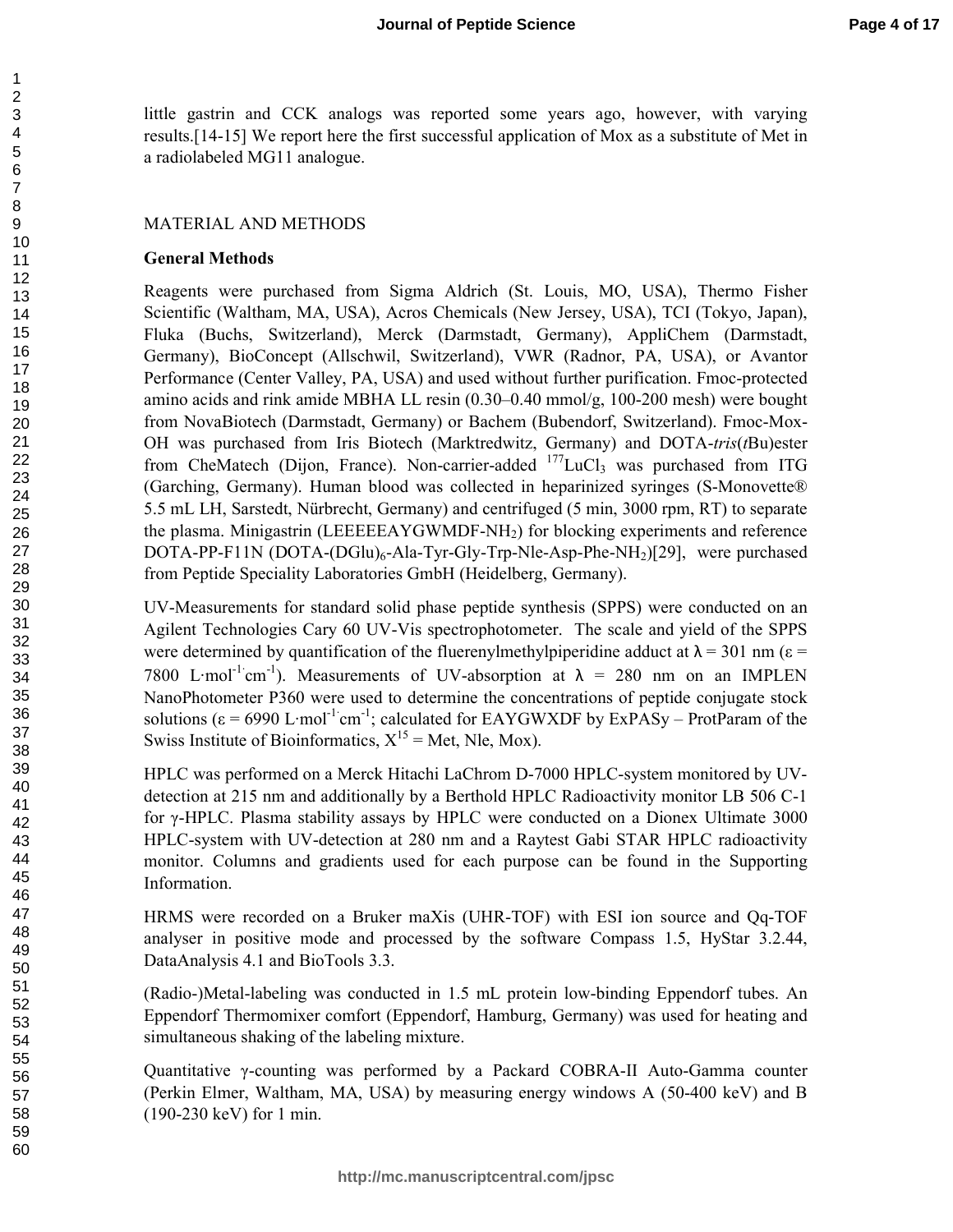## **Peptide Synthesis**

The rink amide MBHA LL resin (ca. 150 mg, 0.05 mmol) was placed in a polypropylene syringe with a polyethylene frit and a teflon tap and swollen repeatedly in  $CH_2Cl_2$  and DMF. 20% piperidine in DMF was used to cleave the Fmoc protecting group  $(3 \times 3 \text{ min}, \text{rt})$ . For elongation of the sequence, the Fmoc-protected amino acids or DOTA-(*tris*-*t*Bu)ester (2 equiv.,  $0.1 \text{ mmol}$ , HATU (1.9 equiv., 0.095 mmol) and DIPEA (5 equiv., 0.25 mmol) in DMF (total 5 mL) were added to the resin. The suspension was shaken for 1.5 h at rt. The solvent was removed by filtration, and the resin was repeatedly washed with DMF and CH2Cl2. Completion of the reaction was monitored by the Kaiser test[30] and repeated if necessary.

After the final coupling of the N-terminal chelator  $(fBu)$ <sub>3</sub>DOTA, the conjugates were deprotected and cleaved from the resin using either cocktail A  $(6 \text{ mL}; \text{TFA/TIS/H}_2\text{O/phenol};$ 92.5/2.5/2.5/2.5) or B (6 mL; TFA/TIS/H2O/thioanisole/EDT; 90/2.5/2.5/2.5/2.5) with agitation for 5 h at rt. The cleavage mixture was separated from the resin by filtration and a stream of nitrogen was applied for evaporation of the volatile components. The crude peptide was then precipitated by the addition of ice-cold diethyl ether (15 mL). After centrifugation (1800 rpm, 5 min) and two washing steps with ice-cold diethyl ether, the crude peptide conjugates were dissolved in 20% CH<sub>3</sub>CN in water (1 mg/mL) and purified by reverse phase semipreparative HPLC (for HPLC conditions see the Supporting Information). Subsequent lyophilisation gave the final products as white powders. For yields, purity and MS data see Table 1 and the Supporting Information.

**DOTA[Met<sup>15</sup>]MG11** was prepared following the general procedures as outlined above using DOTA-(*tris*-*t*Bu) ester, Fmoc-DGlu(O*t*Bu)-OH, Fmoc-Ala-OH, Fmoc-Tyr(*t*Bu)-OH, Fmoc-Gly-OH, Fmoc-Trp(Boc)-OH, Fmoc-Met-OH, Fmoc-Asp(O*t*Bu)-OH, and Fmoc-Phe-OH. Degassed DMF was used for all reactions and washing steps to reduce the oxidation rate of the thioether. Cocktail B was used for the cleavage of  $DOTA[Met^{15}]MG11$  from the resin.

**DOTA[Nle<sup>15</sup>]MG11** was prepared following the general procedures as outlined above using DOTA-(*tris*-*t*Bu) ester, Fmoc-DGlu(O*t*Bu)-OH, Fmoc-Ala-OH, Fmoc-Tyr(*t*Bu)-OH, Fmoc-Gly-OH, Fmoc-Trp(Boc)-OH, Fmoc-Nle-OH, Fmoc-Asp(O*t*Bu)-OH, and Fmoc-Phe-OH. Cocktail A was used for the cleavage of DOTA[Nle<sup>15</sup>]MG11 from the resin.

**DOTA[Mox<sup>15</sup>]MG11** was prepared following the general procedures as outlined above using DOTA-(*tris*-*t*Bu) ester, Fmoc-DGlu(O*t*Bu)-OH, Fmoc-Ala-OH, Fmoc-Tyr(*t*Bu)-OH, Fmoc-Gly-OH, Fmoc-Trp(Boc)-OH, Fmoc-Mox-OH, Fmoc-Asp(O*t*Bu)-OH, and Fmoc-Phe-OH. Cocktail A was used for the cleavage of  $DOTA[Mox<sup>15</sup>]MG11$  from the resin.

## **(Radio)metal Labeling**

Stock solutions were prepared by dissolving the peptide conjugates (1 mg, 750 nmol) in ammonium acetate buffer (50 µL, 0.5 M, pH 5.5) and addition of water to a final peptide concentration of 250  $\mu$ M (approx. 0.3 mg/mL). DOTA-functionalized peptides (1 nmol, 3.85  $\mu$ L of 250  $\mu$ M stock solution) were added to a mixture of aq. HCl (22.5  $\mu$ L, 0.05 M, pH 1.3) and ammonium acetate buffer (15  $\mu$ L, 0.5 M, pH 5.5). DOTA[Nle<sup>15</sup>]MG11 and  $DOTA[{\text{Mox}}^{15}]MG11$  were radiolabeled efficiently with or without addition of additives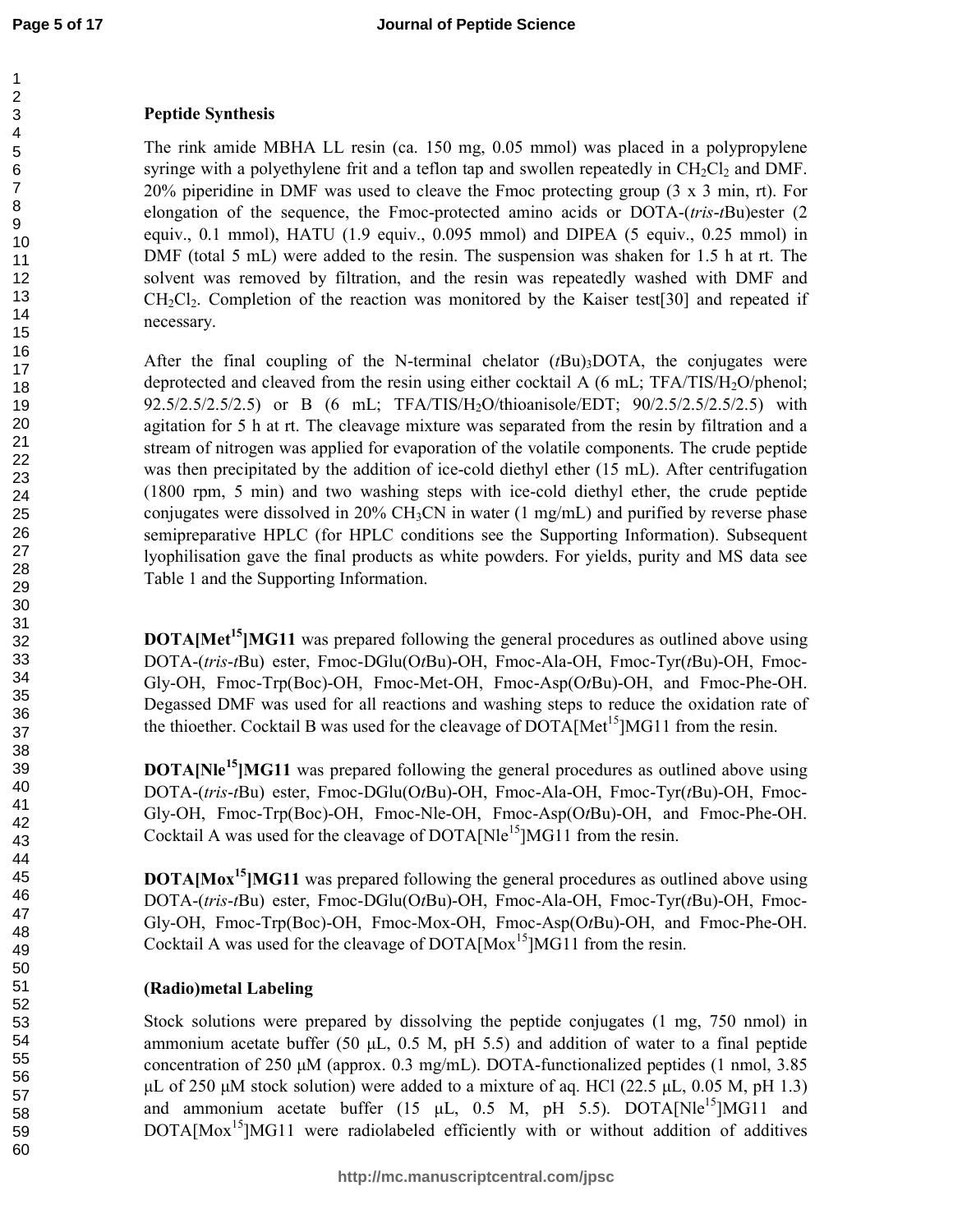(sodium ascorbate; 0.83  $\mu$ L, 3M), whereas in the case of DOTA[Met<sup>15</sup>]MG11 the presence of antioxidants in the reaction mixtures (Met(Se);  $5 \mu L$ , 10 mM) was required to achieve high radiochemical purity of the product. The volume of ammonium acetate buffer was corrected according to the volume of added solutions of antioxidants. 20-25 MBq of  $^{177}$ LuCl<sub>3</sub> (ca. 2.5)  $\mu$ L, in 0.04 M HCl, 20-25 MBq/nmol) were added and the mixtures were heated to 75 °C for 30 min in a heating block. After labeling, a  $2 \mu L$  aliquot of the labeling mixture was added to aq. DTPA (200 μL, 25 μM) for quality control by γ-HPLC.

The reference substance for the  $IC_{50}$  assays DOTA-PP-F11-N was radiolabeled with <sup>177</sup>Lu analogously to the procedure described for DOTA[Nle<sup>15</sup>]MG11 and DOTA[Mox<sup>15</sup>]MG11. For the labeling with non-radioactive  $^{175}$ Lu, the test compounds (25 nmol, 100 µL, 250 µM) were mixed with a 5-molar excess of aq.  $^{175}$ LuCl<sub>3</sub> (125 nmol, 12.5 µL, 10 mM), ammonium acetate (5  $\mu$ L, 0.5 M, pH 5.5) and heated to 75 °C for 30 min in a heating block. DOTA[Met<sup>15</sup>]MG11 was labeled with  $^{175}$ LuCl<sub>3</sub> in the presence of a 10-molar excess of aq. Met(Se) (25 µL, 10 mM).

#### **Cell Culture**

Human Medullary Thyroid Cancer cells (MZ-CRC1) expressing the CCK2R were grown in monolayers in Nunclon<sup>™</sup> Delta treated cell culture flasks in humidified air at 5%  $CO<sub>2</sub>$  and 37 °C. The cells were maintained in the culture medium DMEM (high glucose  $(4.5 \text{ g/L})$ ) supplemented with 20 mM L-Glutamine (L-Glu) and 10% FCS. The culture was passaged regularly at 80 to 90% confluency using a 0.25% trypsin 0.38‰ EDTA solution. Assays were conducted in the assay medium DMEM (high glucose) containing 0.1% BSA.

#### **Cell Internalization Experiments**

On the day prior to the experiment MZ-CRC1 cells were placed in six-well plates  $(0.85 \cdot 10^6$ cells/well) in cell culture medium and incubated overnight for attachment. On the day of the experiment, the medium was removed and the cells were washed twice with 1 mL PBS. The plates were put on ice for preparation. 0.9 mL of assay medium was dispensed to all wells except the ones for nonspecific binding. 0.2 pmol of  $^{177}$ Lu labeled conjugates (100 µL, 2 nM in assay medium, ca. 4.2 kBq) were dispensed to all wells. For the determination of nonspecific binding, a 5000-fold excess of minigastrin (1 nmol, 100  $\mu$ L, 10  $\mu$ M in assay medium) was added to 0.8 mL of assay medium containing the  $177$ Lu labeled conjugates. The plates were incubated at 37  $\degree$ C in 5% CO<sub>2</sub> to allow binding and internalization. The process was stopped after 30 and 240 min by collection of the supernatant. The cells were washed twice with PBS (each 0.6 mL). The combined supernatants represent the free, unbound fraction of radioactivity. Membrane-bound activity was determined by incubating the cells with cold saline glycine buffer (0.6 mL, 0.05 M, pH 2.8) twice for 5 min at rt. The internalized fraction was isolated by two cycles of cell lysis with NaOH (each 0.6 mL, 1 M, 10 min, rt). The radioactivity of the fractions was measured by a COBRA-II gamma counter and is represented as percentage of total applied radioactivity dosage (n=3-4 in triplicates).

#### **Cell Externalization Experiments**

The plates were prepared as described in the procedure of cell internalization experiements. The internalization process was stopped after 120 min, membrane-bound and internalized fractions were measured on a reference plate as described above. On the remaining plates, the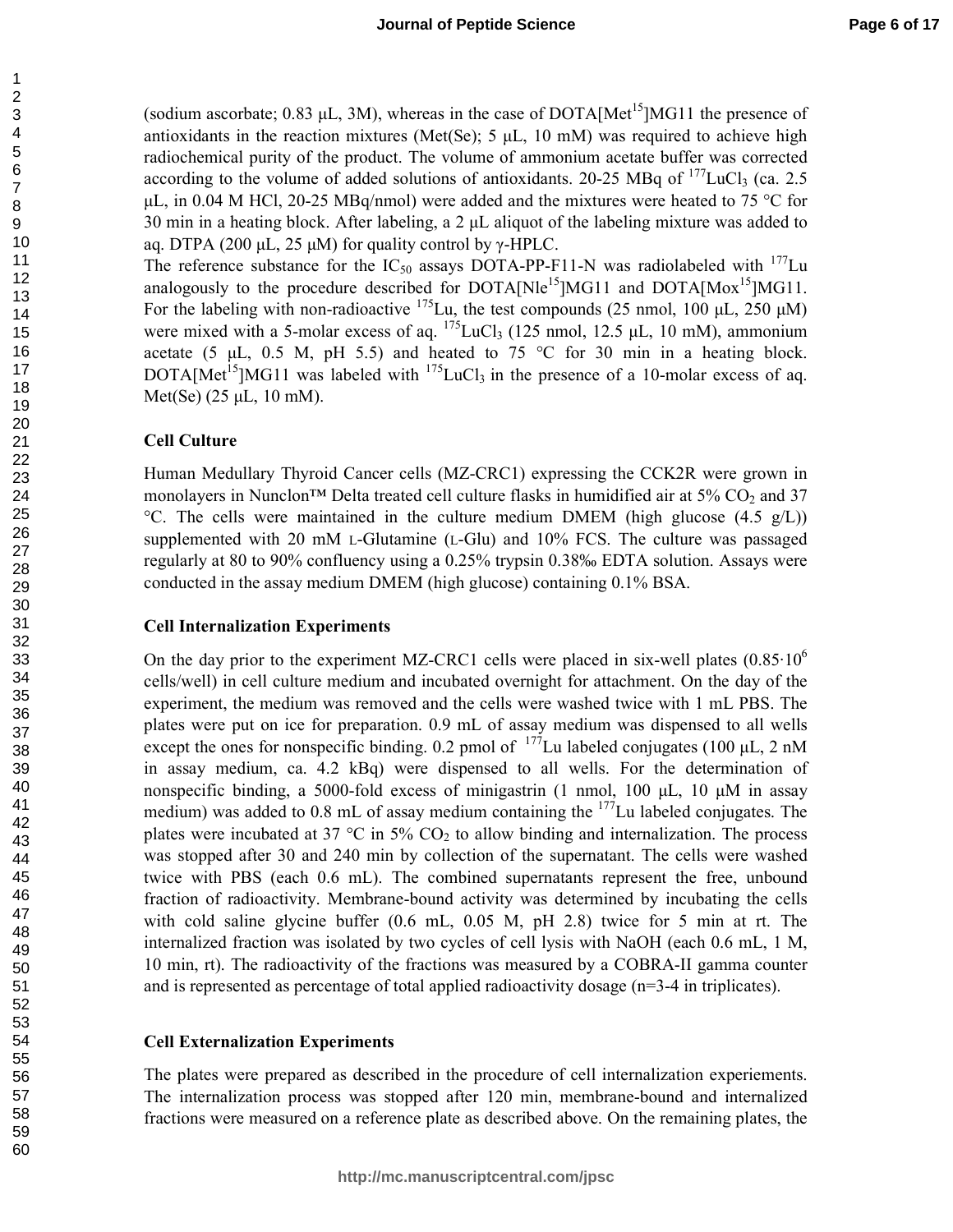**Page 7 of 17**

supernatant was removed and discarded and the cells were washed twice with cold saline glycine buffer (each 0.6 mL, 0.05 M, pH 2.8, 5 min, rt). Fresh assay medium (1 mL) was subsequently added to the wells and the plates were incubated further  $(37 \degree C, 5\% \degree CO_2)$ . After 15, 30 min, 1, 2 and 4 h, the externalization experiment was stopped and the remaining intracellular fraction of radioactivity was determined by cell lysis according to the procedure described above for the cell internalization experiments (n=1-2 in triplicates).

## **Receptor Affinity – IC50 Assays**

On the day prior to the experiment MZ-CRC1 cells were placed in six-well plates  $(0.85 \cdot 10^6$ cells/well) in cell culture medium and incubated overnight for attachment. On the day of the experiment, the medium was removed and the cells were washed twice with 1 mL PBS. On ice, 0.8 mL of assay medium and the radiolabeled reference compound <sup>177</sup>Lu-DOTA-PP-F11N (0.2 pmol, 2 nM in assay medium, 100 µL, ca. 4.2 kBq) were dispensed to each well (final concentration in well =  $0.2$  nM).  $175$ Lu-labeled test compounds were added to reach final concentrations of  $10^{-11}$  to  $5.10^{-6}$  M/well (100 µL of dilution series from  $10^{-10}$  to  $5.10^{-5}$  M in assay medium). Total binding of  $^{177}$ Lu-DOTA-PP-F11N was identified by incubation of the cells without addition of test compounds. After incubation of the plates at 4 °C for 1 h, the supernatant was removed and cells were washed twice with 1 mL cold PBS. NaOH was added twice to all wells for cell lysis (0.6 mL, 1 M, 10 min, rt). The radioactivity associated with the lysed cells was determined by a COBRA-II gamma counter. 50% inhibitory concentrations  $(IC_{50})$  were calculated by normalized nonlinear regression with GraphPad Prism (n=3 in triplicates)[29].

## **Blood Plasma Stability**

The <sup>177</sup>Lu-labeled peptide conjugates were diluted with 0.9% NaCl to a concentration of 3.75 µM and incubated (375 pmol, 100 µL, 7.5-12 MBq) in argon-flushed fresh human blood plasma (1.5 mL) at 37 °C. At different time points (0.5, 1, 2, 4, 6 and 24 h) aliquots (75  $\mu$ L) were taken and the proteins were precipitated in  $CH_3CN$  (100  $\mu$ L) and centrifuged (2 min, 14680 rpm, rt). The supernatant (75 μL) was diluted with water (75 μL) and analyzed by  $γ$ -HPLC. One phase decay nonlinear regression ( $A = A_0 * e^{-kt}$ ) was used to calculate the halflifes ( $t_{1/2}$ ) of the peptide conjugates with GraphPad Prism (n=2-3).

#### **LogD Determination**

The lipophilicity of the radiolabeled peptide conjugates (logD) was determined by the "shake flask method". The radiolabeled conjugates (10 pmol, 10  $\mu$ L, 1  $\mu$ M in PBS, ca. 0.25 MBq) were added to a saturated 1:1 mixture of *n*-octanol/PBS (1 mL, pH 7.4) and shaken vigorously by vortex for 1 min. After centrifugation (3000 rpm, 10 min), 100 µL aliquots of both phases were taken and the radioactivity was measured in a gamma counter (n=3).

## RESULTS AND DISCUSSION

MG11 analogs functionalized N-terminally with a DOTA chelator were prepared by SPPS employing Fmoc/*t*Bu chemistry (Figure 1). The peptide conjugates were obtained in good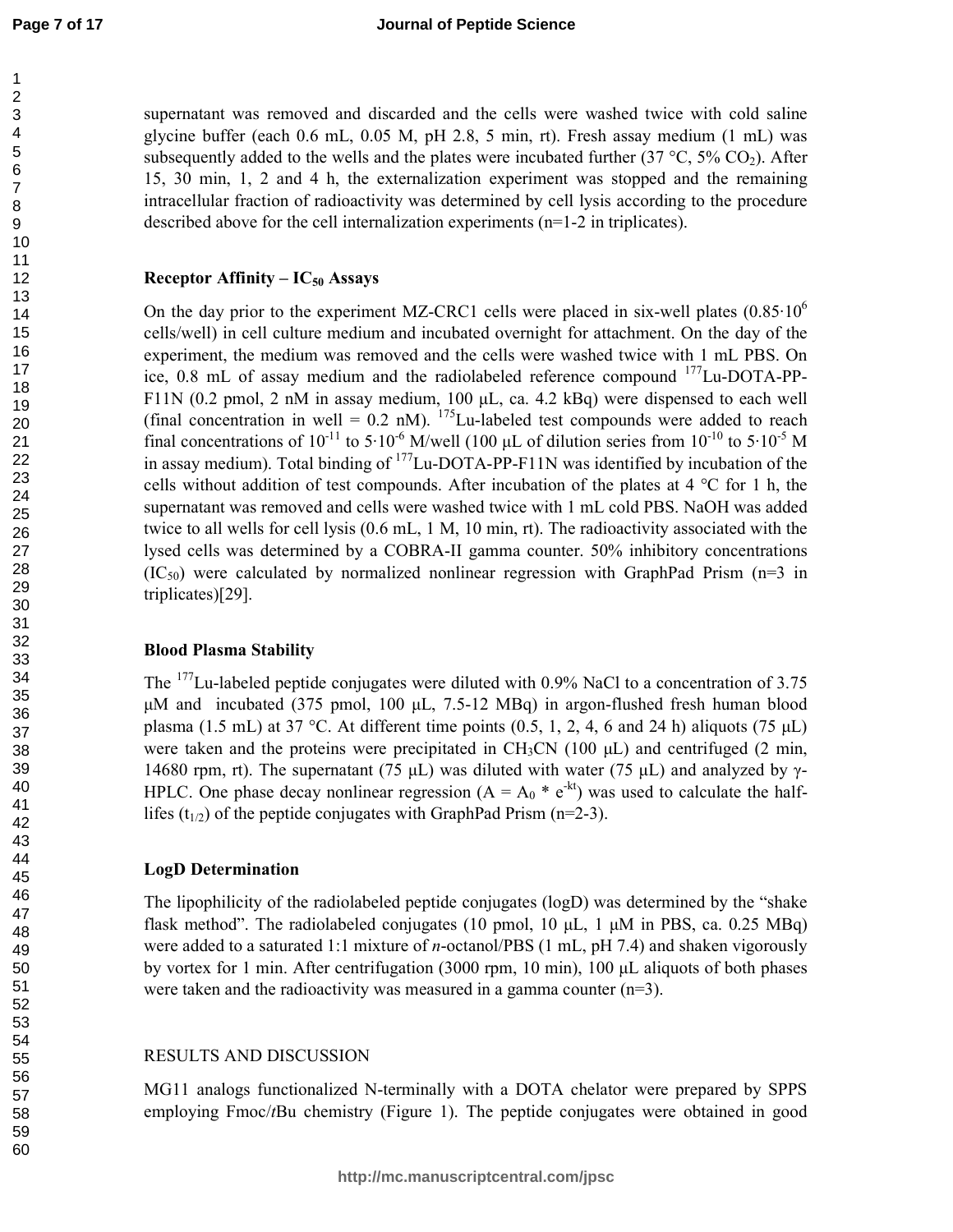yields and high purity after HPLC purification and lyophilisation. Their structures were confirmed by mass spectrometric analysis (Table 1).



**Figure 1.** Structures of investigated DOTA-MG11 derivatives with numbering of the amino acid residues.

### [TABLE 1]

The MG11 derivatives were conjugated to 1,4,7,10-tetraazacylododecane-1,4,7,10-tetraacetic acid (DOTA) because this universal macrocyclic chelator allows for the radiolabeling with different metallic radionuclides. In this study, we employed the radionuclide Lu which is a therapeutic β-particle emitter with a concomitant γ-radiation for imaging by Single Photon Emission Computed Tomography (SPECT). DOTA-functionalized MG11 analogs were radiolabeled with no carrier added (n.c.a.) <sup>177</sup>LuCl<sub>3</sub> according to established procedures in NH<sub>4</sub>OAc (0.5 M, pH 5.5) at 75 °C for 30 min yielding the corresponding radiolabeled conjugates <sup>177</sup>Lu-DOTA $[X^{15}]$ MG11 (**X** = Met, Nle, Mox) with a specific activity of 19-25 MBq/nmol (not optimized) and in radiochemical yields and purities exceeding >95% (see Supporting Information).[31-32] As expected, radiolabeling of  $DOTA[Nle^{15}]MG11$  and  $DOTA[{\text{Mox}}^{15}]MG11$  did not lead to any formation of by-products. On the other hand, for  $DOTA[Met^{15}]MG11$  addition of selenomethionine (Met(Se), ca 1 mM) to the radiolabeling reaction mixture was required to reduce the formation of sulfoxide by-product from approx. 20% to  $\leq$ 1% (see Supporting Information). For IC<sub>50</sub> assays, the peptide conjugates were labeled with excess of non-radioactive  $^{175}$ LuCl<sub>3</sub> ( $^{nat}$ LuCl<sub>3</sub>) by analogous procedures. The products obtained were used for the *in vitro* assays without further purification.

The cell internalization and externalization properties of  $^{177}$ Lu-DOTA[ $X^{15}$ ]MG11 ( $X =$ Met, Nle, Mox) were evaluated *in vitro* using human medullary thyroid cancer cells (MZ-CRC1) expressing the CCK2R (Figures 2 and 3). Receptor specificity of cell binding and uptake was verified by blocking experiments; in all cases the presence of excess Minigastrin (LEEEEAYGWMDF-NH<sub>2</sub>) resulted in a decrease of cell associated radioactivity to  $\langle 2\%$ (Figure 1 and Supporting Information). The affinities of conjugates towards CCK2R  $(IC_{50})$ were determined by receptor binding competition experiments in which increasing concentrations of non-radioactive  $^{175}$ Lu-labeled conjugates were used to replace reference compound  $^{177}$ Lu-DOTA-PP-F11N (IC<sub>50</sub>=8.5  $\pm$  2.6 nM)[29]. The hydrophilicities of radiolabeled compounds (log D values) were assessed by the shake flask method. Stability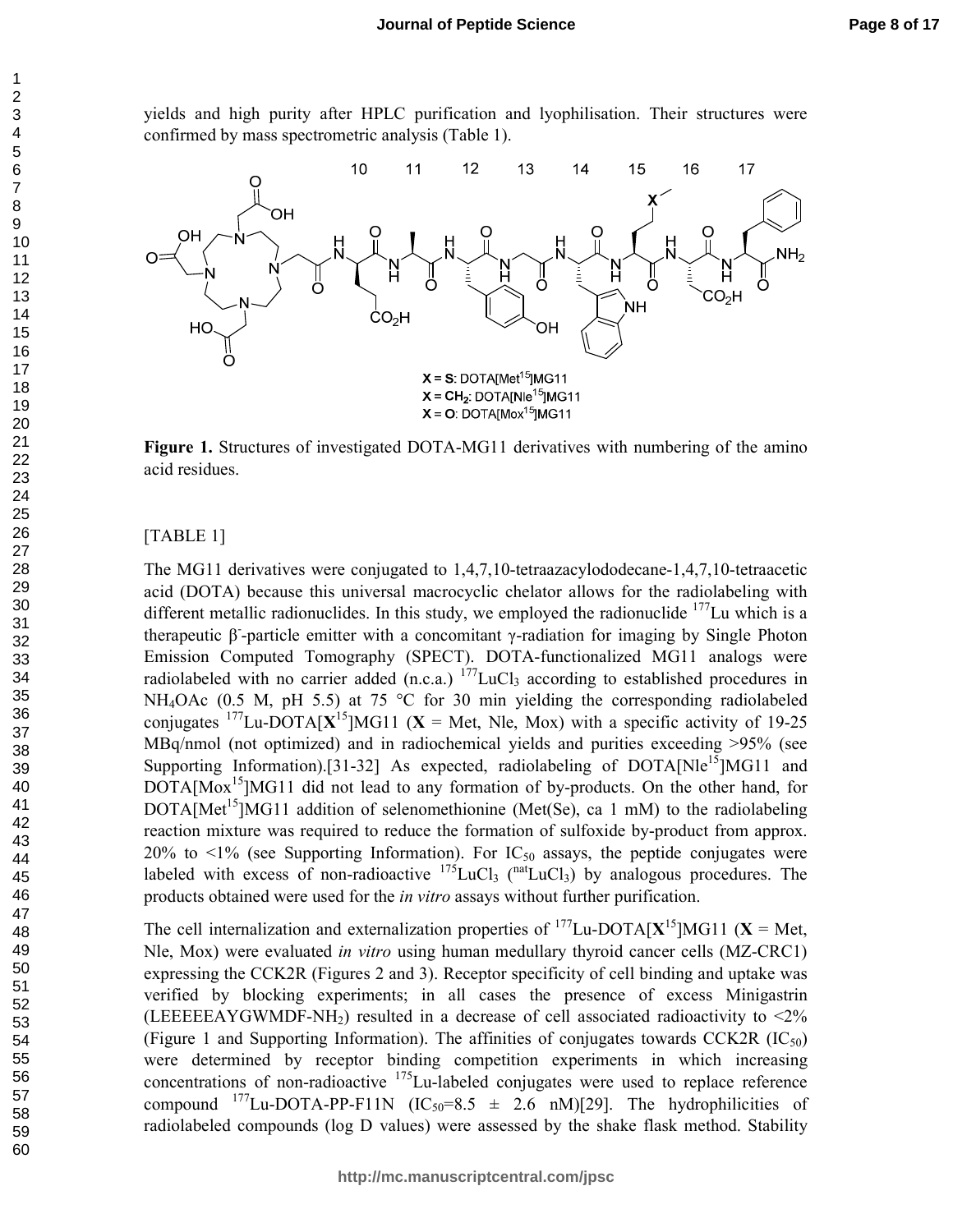studies were conducted by incubation of the radioactive compounds in fresh human blood plasma and analysis of samples at different time points by γ-HPLC after precipitation of blood proteins (Figure 4). The physicochemical properties of metal labeled peptide conjugates Lu-DOTA $[X^{15}]$ MG11 (**X** = Met, Nle, Mox; Lu= $^{177/nat}$ Lu) are summarized in Table 2.

Receptor specific cell internalization of <sup>177</sup>Lu-DOTA[**X** <sup>15</sup>]MG11 (**X** = Met, Nle, Mox) *in vitro* was found to be in the same range reaching approx. 25-30% of applied dose after 4 h of incubation (Figure 1, Table 2). The cell membrane-bound fractions were below 3% for all time points (Supporting Information). Also, the cell externalization of radioactivity was similar for the three radiolabeled peptide conjugates resulting in a retained intracellular fraction of approx. 50-60% after 4 h (Table 2, Supporting Information). Receptor affinities  $(IC<sub>50</sub>)$  of the metallated peptide conjugates as determined by receptor binding competition experiments were in the low two-digit nanomolar range for all three compounds, which is in agreement with data published on related, radiolabeled DOTA-functionalized MG11 derivatives (Figure 3, Table 2).[7, 9, 12] LogD values of the  $^{177}$ Lu-labeled MG11 conjugates were comparable (Table 2) independent on the amino acid residue in position 15 of the sequence. This indicates that the hydrophilicity of the conjugates was not significantly influenced by the structural modifications even though Mox has been described to be more hydrophilic than Met and Nle.[16] The incubation of the peptide conjugates in blood plasma lead to radiometabolites with increased hydrophilicity for all compounds tested. The calculated half-lifes were in the range of 1.7-2.4 h (Table 2). Interestingly, the blood plasma stability of Lu-DOTA[Met<sup>15</sup>]MG11 was slightly higher in comparison to the other two analogs tested, an observation which is in agreement with our previously published results on the binding sequence of the peptide bombesin[10]. In summary, our investigations of Lu-DOTA $[X<sup>15</sup>]$ MG11 ( $X$  = Met, Nle, Mox) revealed that the amino acid exchange in position 15 of the tumor targeting peptide MG11 did not significantly alter the *in vitro* physicochemical properties of the radiolabeled peptides but facilitated the radiolabeling procedure by avoiding the otherwise necessary addition of antioxidants.

[TABLE 2]

[FIGURE 2]

Figure 2. Internalization of <sup>177</sup>Lu-radiolabeled peptide conjugates into MZ-CRC1 cells. Blocking experiments were performed in the presence of 5000-fold molar excess of Minigastrin; results are given as mean values  $\pm$  standard deviations (n= 3-4 in triplicates); detailed information can be found in the Supporting Information.

[FIGURE 3]

**Figure 3.** Receptor bound fraction of reference compound <sup>177</sup>Lu-DOTA-PP-F11N [[29]]with increasing concentrations of  $^{175}$ Lu-DOTA[Met<sup>15</sup>]MG11 ( $\bullet$ ),  $^{175}$ Lu-DOTA[Nle<sup>15</sup>]MG11 ( $\triangle$ ) and  $^{175}$ Lu-DOTA[Mox<sup>15</sup>]MG11 ( $\blacksquare$ ) from 100% binding to total displacement (n=3 in triplicates). Data was fitted by nonlinear fit using GraphPad Prism.

[FIGURE 4]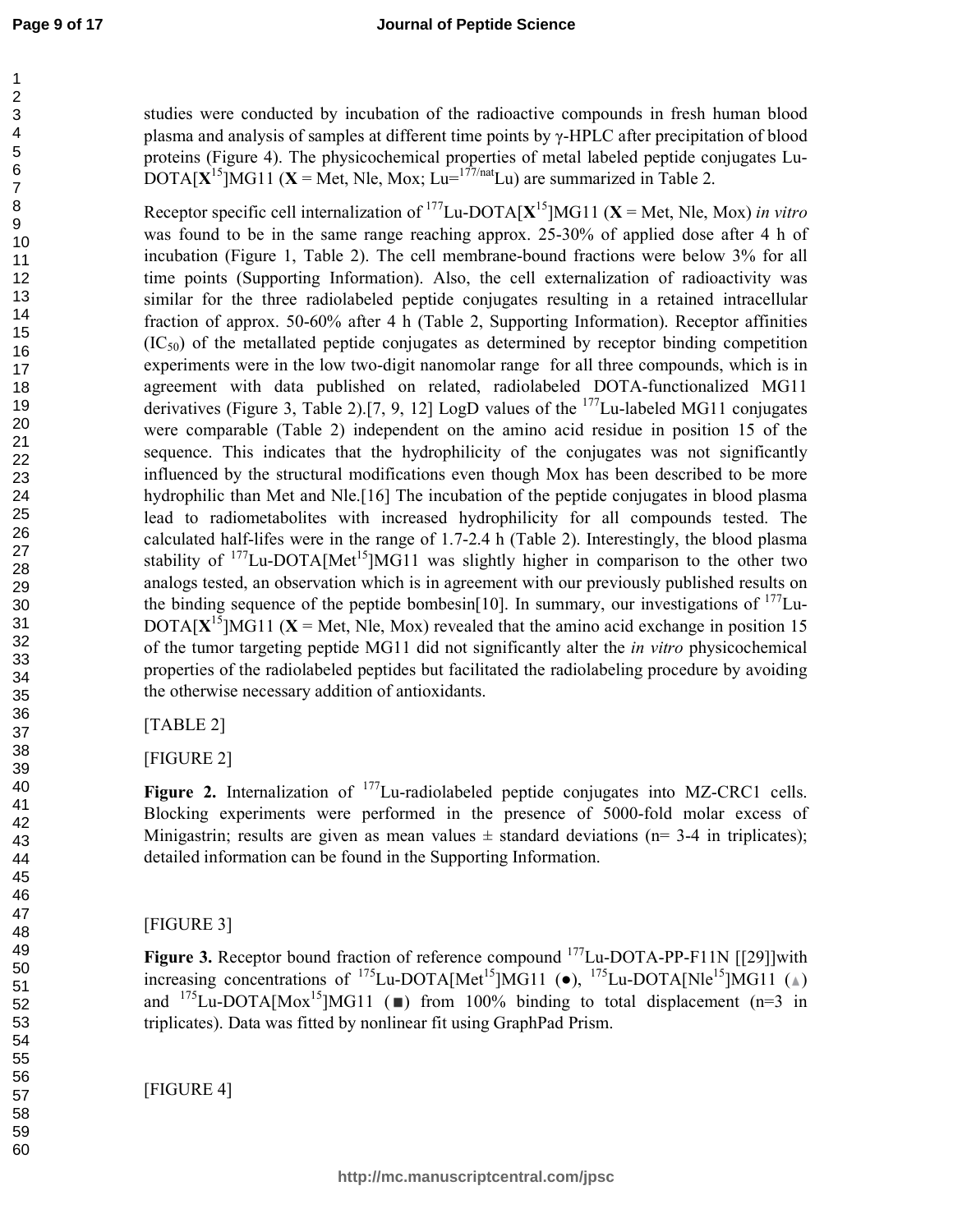**Figure 4.** Plasma stabilities of <sup>177</sup>Lu-DOTA[Met<sup>15</sup>]MG11 ( $\bullet$ ), <sup>177</sup>Lu-DOTA[Nle<sup>15</sup>]MG11 ( $\triangle$ ) and <sup>177</sup>Lu-DOTA[Mox<sup>15</sup>]MG11 ( $\blacksquare$ ) over 24 h (n=2-3). Data was fitted by nonlinear fit using GraphPad Prism. Error bars of individual time points are overlain by symbols used.

#### **CONCLUSIONS**

In summary, we report the employment of Mox as a stable substitute of the oxidationsensitive amino acid Met in radiolabeled tumour targeting peptides used as imaging probes or radioendotherapeutics. A systematic comparison of the physicochemical properties of minigastrin derivatives  $^{177}$ Lu-DOTA[ $X$ <sup>15</sup>]MG11 ( $X$  = Met, Nle, Mox) *in vitro* showed that the replacement of Met<sup>15</sup> by either Nle<sup>15</sup> or Mox<sup>15</sup> does not impair the biological properties but enhances favourably their stability during radiolabeling procedures. Because Mox resembles more closely the steric and electronic properties of Met in comparison to reported Nle, its application in the development of radiolabeled peptides could be advantageous.

#### ACKOWLEDGEMENT

This work was supported by the Swiss National Science Foundation (grant 200021-157076 to T. L. M.). We thank Alain Blanc and Olga Gasser (PSI, Villigen, Switzerland) for technical support, and Andreas Ritler (ETH Zurich, Switzerland) for scientific discussions. The MZ-CRC1 cells were a kind gift of Prof. Dr. Alexander Knuth (Department of Oncology, University Hospital Zurich, Zurich, Switzerland).

#### REFERENCES

[1]C. L. Charron, J. L. Hickey, T. K. Nsiama, D. R. Cruickshank, W. L. Turnbull, L. G. Luyt, Molecular imaging probes derived from natural peptides, *Nat. Prod. Rep.*, **2016**, *33*, 761, 10.1039/C5NP00083A [2]M. Fani, H. R. Maecke, Radiopharmaceutical development of radiolabelled peptides, *Eur. J. Nucl. Med. Mol. Imaging*, **2012**, *39*, 11, 10.1007/s00259-011-2001-z [3]M. Schottelius, H.-J. Wester, Molecular imaging targeting peptide receptors, *Methods*, **2009**, *48*, 161, 10.1016/j.ymeth.2009.03.012 [4]W. A. P. Breeman, A. C. Fröberg, E. de Blois, A. van Gameren, M. Melis, M. de Jong, T. Maina, B. A. Nock, J. L. Erion, H. R. Mäcke, E. P. Krenning, Optimised labeling, preclinical and initial clinical aspects of CCK-2 receptor-targeting with 3 radiolabeled peptides, *Nucl. Med. Biol.*, **2008**, *35*, 839, 10.1016/j.nucmedbio.2008.09.006 [5]R. T. Jensen, J. F. Battey, E. R. Spindel, R. V. Benya, International Union of Pharmacology. LXVIII. Mammalian Bombesin Receptors: Nomenclature, Distribution, Pharmacology, Signaling, and Functions in Normal and Disease States, *Pharmacol. Rev.*, **2008**, *60*, 1, 10.1124/pr.107.07108 [6]M. Gotthardt, M. Fischer, I. Naeher, J. B. Holz, H. Jungclas, H.-W. Fritsch, M. Behe, B. Goke, K. Joseph, T. M. Behr, Use of the incretin hormone glucagon-like peptide-1 (GLP-1) for the detection of insulinomas: initial experimental results, *Eur. J. Nucl. Med. Mol. Imaging*, **2002**, *29*, 597, 10.1007/s00259-002-0761-1 [7]L. Aloj, M. Aurilio, V. Rinaldi, L. D'ambrosio, D. Tesauro, P. Peitl, T. Maina, R. Mansi, E. von Guggenberg, L. Joosten, J. Sosabowski, W. P. Breeman, E. De Blois, S. Koelewijn, M. Melis, B. Waser, K. Beetschen, J. Reubi, M. de Jong, Comparison of the binding and internalization properties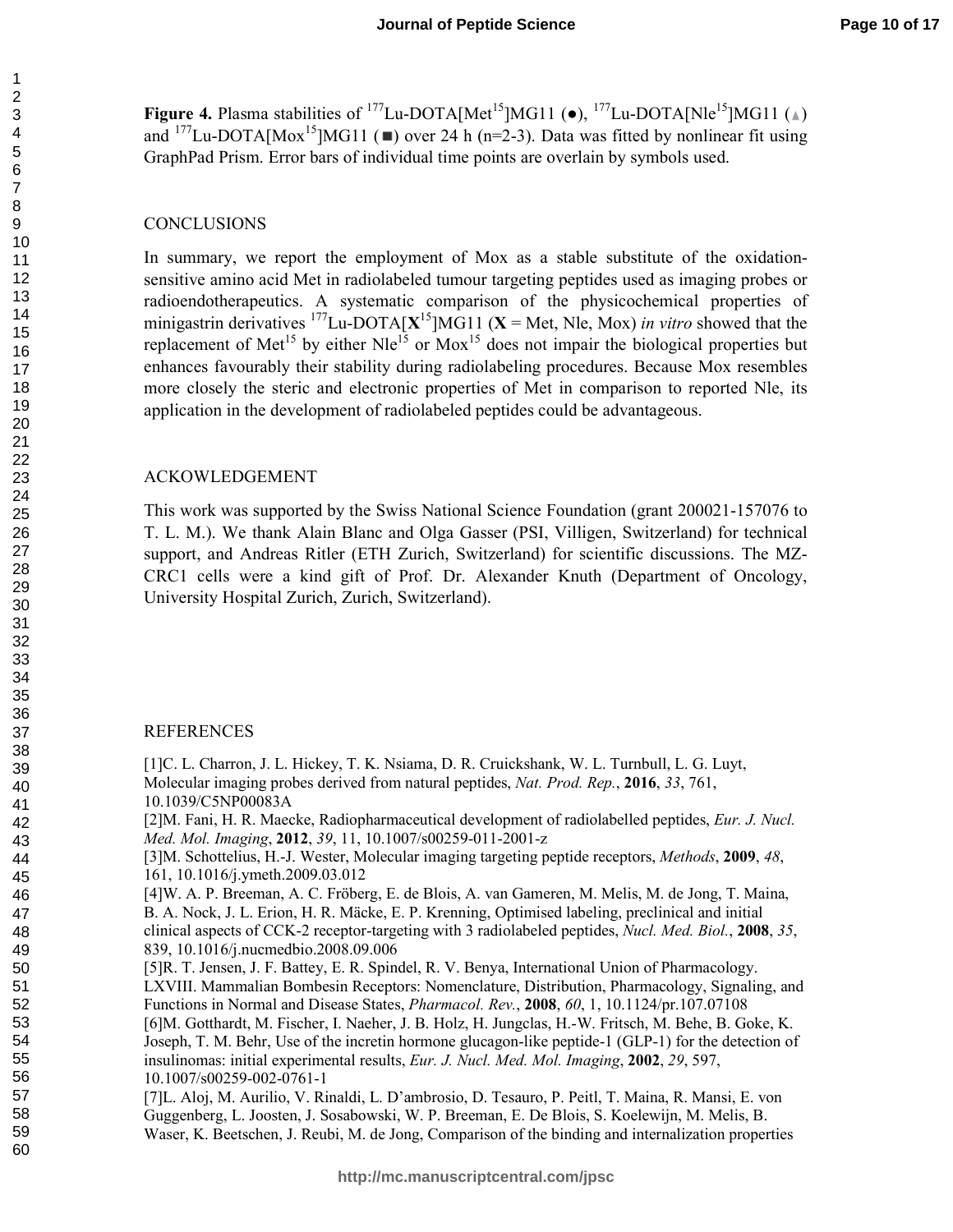| of 12 DOTA-coupled and 111In-labelled CCK2/gastrin receptor binding peptides: a collaborative<br>project under COST Action BM0607, Eur. J. Nucl. Med. Mol. Imaging, 2011, 38, 1417,<br>10.1007/s00259-011-1816-y<br>[8] S. R. Vigna, A. S. Giraud, J. R. Reeve, Jr., J. H. Walsh, Biological activity of oxidized and reduced<br>iodinated bombesins, Peptides, 1988, 9, 923, 10.1016/0196-9781(88)90142-8<br>[9]S. Good, M. Walter, B. Waser, X. Wang, J. Müller-Brand, M. Béhé, J.-C. Reubi, H. Maecke,<br>Macrocyclic chelator-coupled gastrin-based radiopharmaceuticals for targeting of gastrin receptor-<br>expressing tumours, Eur. J. Nucl. Med. Mol. Imaging, 2008, 35, 1868, 10.1007/s00259-008-0803-4<br>[10] I. E. Valverde, S. Vomstein, T. L. Mindt, Toward the Optimization of Bombesin-Based<br>Radiotracers for Tumor Targeting, J. Med. Chem., 2016, 59, 3867, 10.1021/acs.jmedchem.6b00025<br>[11]M. Kirsi, Y. Cheng-Bin, V. Fagerholm, T. Ishizu, V.-V. Elomaa, J. Rajander, J. Jurttila, T.<br>Saanijoki, T. Tolvanen, M. Tirri, E. Gourni, M. Behe, M. Gotthardt, J. C. Reubi, H. Macke, A.<br>Roivainen, O. Solin, P. Nuutila, 64Cu- and 68Ga-labelled [Nle(14), Lys(40)(Ahx-NODAGA)NH2]- |
|-------------------------------------------------------------------------------------------------------------------------------------------------------------------------------------------------------------------------------------------------------------------------------------------------------------------------------------------------------------------------------------------------------------------------------------------------------------------------------------------------------------------------------------------------------------------------------------------------------------------------------------------------------------------------------------------------------------------------------------------------------------------------------------------------------------------------------------------------------------------------------------------------------------------------------------------------------------------------------------------------------------------------------------------------------------------------------------------------------------------------------------------------------------------------------------------------------------------|
| exendin-4 for pancreatic beta cell imaging in rats, <i>Mol. Imaging Biol.</i> , <b>2014</b> , 16, 255, 10.1007/s11307-<br>013-0691-2<br>[12] T. M. Behr, N. Jenner, M. Béhé, C. Angerstein, S. Gratz, F. Raue, W. Becker, Radiolabeled                                                                                                                                                                                                                                                                                                                                                                                                                                                                                                                                                                                                                                                                                                                                                                                                                                                                                                                                                                            |
| Peptides for Targeting Cholecystokinin-B/Gastrin Receptor-Expressing Tumors, J. Nucl. Med, 1999,<br>40, 1029,                                                                                                                                                                                                                                                                                                                                                                                                                                                                                                                                                                                                                                                                                                                                                                                                                                                                                                                                                                                                                                                                                                     |
| [13] A. Kaloudi, B. A. Nock, E. Lymperis, W. Sallegger, E. P. Krenning, M. de Jong, T. Maina, In<br>vivo inhibition of neutral endopeptidase enhances the diagnostic potential of truncated gastrin 111In-<br>radioligands, Nucl. Med. Biol., 2015, 42, 824, 10.1016/j.nucmedbio.2015.07.009<br>[14]E. Wuensch, L. Moroder, D. Gillessen, U. Soerensen, J. Bali, Biological and immunological<br>properties of human gastrin I analogs, <i>Hoppe-Seyler's Z. Physiol. Chem.</i> , 1982, 363, 665,                                                                                                                                                                                                                                                                                                                                                                                                                                                                                                                                                                                                                                                                                                                 |
| [15]D. Gillessen, A. Trzeciak, R. K. M. Müller, R. O. Studer, Syntheses and biological activities of<br>methoxinine-analogues of the C-terminal octapeptide of cholecystokinin-pancreozymin, Int. J. Pept.<br>Protein Res., 1979, 13, 130, 10.1111/j.1399-3011.1979.tb01860.x                                                                                                                                                                                                                                                                                                                                                                                                                                                                                                                                                                                                                                                                                                                                                                                                                                                                                                                                     |
| [16]L. Moroder, N. Budisa, Synthetic Biology of Protein Folding, ChemPhysChem, 2010, 11, 1181,<br>10.1002/cphc.201000035                                                                                                                                                                                                                                                                                                                                                                                                                                                                                                                                                                                                                                                                                                                                                                                                                                                                                                                                                                                                                                                                                          |
| [17]D. Besse, N. Budisa, W. Karnbrock, C. Minks, H. Musiol, S. Pegoraro, F. Siedler, E. Weyher, L.<br>Moroder, Chalcogen-analogs of amino acids. Their use in x-ray crystallographic and folding studies of<br>peptides and proteins, <i>Biol. Chem.</i> , 1997, 378, 211, 10.1515/bchm.1997.378.3-4.211                                                                                                                                                                                                                                                                                                                                                                                                                                                                                                                                                                                                                                                                                                                                                                                                                                                                                                          |
| [18] Peptides, Proc. Eur. Peptide Symp. Synthesis and biological activity of some peptides in which<br>methionine has been replaced by methoxinine (Eds: H. Nesvadba), North-Holland, Vienna, Austria<br>1973.                                                                                                                                                                                                                                                                                                                                                                                                                                                                                                                                                                                                                                                                                                                                                                                                                                                                                                                                                                                                    |
| [19]C. Wolschner, A. Giese, H. A. Kretzschmar, R. Huber, L. Moroder, N. Budisa, Design of anti- and<br>pro-aggregation variants to assess the effects of methionine oxidation in human prion protein, 2009,<br>106, 7756, 10.1073/pnas.0902688106                                                                                                                                                                                                                                                                                                                                                                                                                                                                                                                                                                                                                                                                                                                                                                                                                                                                                                                                                                 |
| [20] J. N. Crawley, R. L. Corwin, Biological actions of cholecystokinin, Peptides, 1994, 15, 731,<br>10.1016/0196-9781(94)90104-X                                                                                                                                                                                                                                                                                                                                                                                                                                                                                                                                                                                                                                                                                                                                                                                                                                                                                                                                                                                                                                                                                 |
| [21]G. J. Dockray, Topical Review, J. Physiol., 1999, 518, 315, 10.1111/j.1469-7793.1999.0315p.x<br>[22] R. A. Gregory, H. J. Tracy, Isolation of two minigastrins from Zollinger-Ellison tumour tissue,<br>Gut, 1974, 15, 683, 10.1136/gut.15.9.683                                                                                                                                                                                                                                                                                                                                                                                                                                                                                                                                                                                                                                                                                                                                                                                                                                                                                                                                                              |
| [23] J. C. Reubi, B. Waser, Unexpected high incidence of cholecystokinin-B/gastrin receptors in<br>human medullary thyroid carcinomas, Int. J. Cancer, 1996, 67, 644, 10.1002/(SICI)1097-<br>0215(19960904)67:5<644::AID-IJC9>3.0.CO;2-U                                                                                                                                                                                                                                                                                                                                                                                                                                                                                                                                                                                                                                                                                                                                                                                                                                                                                                                                                                          |
| [24]P. Laverman, L. Joosten, A. Eek, S. Roosenburg, P. Peitl, T. Maina, H. Mäcke, L. Aloj, E. von<br>Guggenberg, J. Sosabowski, M. de Jong, J.-C. Reubi, W. G. Oyen, O. Boerman, Comparative<br>biodistribution of 12 111In-labelled gastrin/CCK2 receptor-targeting peptides, Eur. J. Nucl. Med. Mol.<br>Imaging, 2011, 38, 1410, 10.1007/s00259-011-1806-0                                                                                                                                                                                                                                                                                                                                                                                                                                                                                                                                                                                                                                                                                                                                                                                                                                                      |
| [25]M. Ocak, A. Helbok, C. Rangger, P. Peitl, B. Nock, G. Morelli, A. Eek, J. Sosabowski, W. P.<br>Breeman, J. Reubi, C. Decristoforo, Comparison of biological stability and metabolism of CCK2<br>receptor targeting peptides, a collaborative project under COST BM0607, Eur. J. Nucl. Med. Mol.<br>Imaging, 2011, 38, 1426, 10.1007/s00259-011-1818-9                                                                                                                                                                                                                                                                                                                                                                                                                                                                                                                                                                                                                                                                                                                                                                                                                                                         |
| [26]A. Kaloudi, B. A. Nock, E. Lymperis, E. P. Krenning, M. de Jong, T. Maina, Improving the In<br>Vivo Profile of Minigastrin Radiotracers: A Comparative Study Involving the Neutral Endopeptidase<br>Inhibitor Phosphoramidon, Cancer Biother.Radiopharm., 2016, 31, 20, 10.1089/cbr.2015.1935                                                                                                                                                                                                                                                                                                                                                                                                                                                                                                                                                                                                                                                                                                                                                                                                                                                                                                                 |
|                                                                                                                                                                                                                                                                                                                                                                                                                                                                                                                                                                                                                                                                                                                                                                                                                                                                                                                                                                                                                                                                                                                                                                                                                   |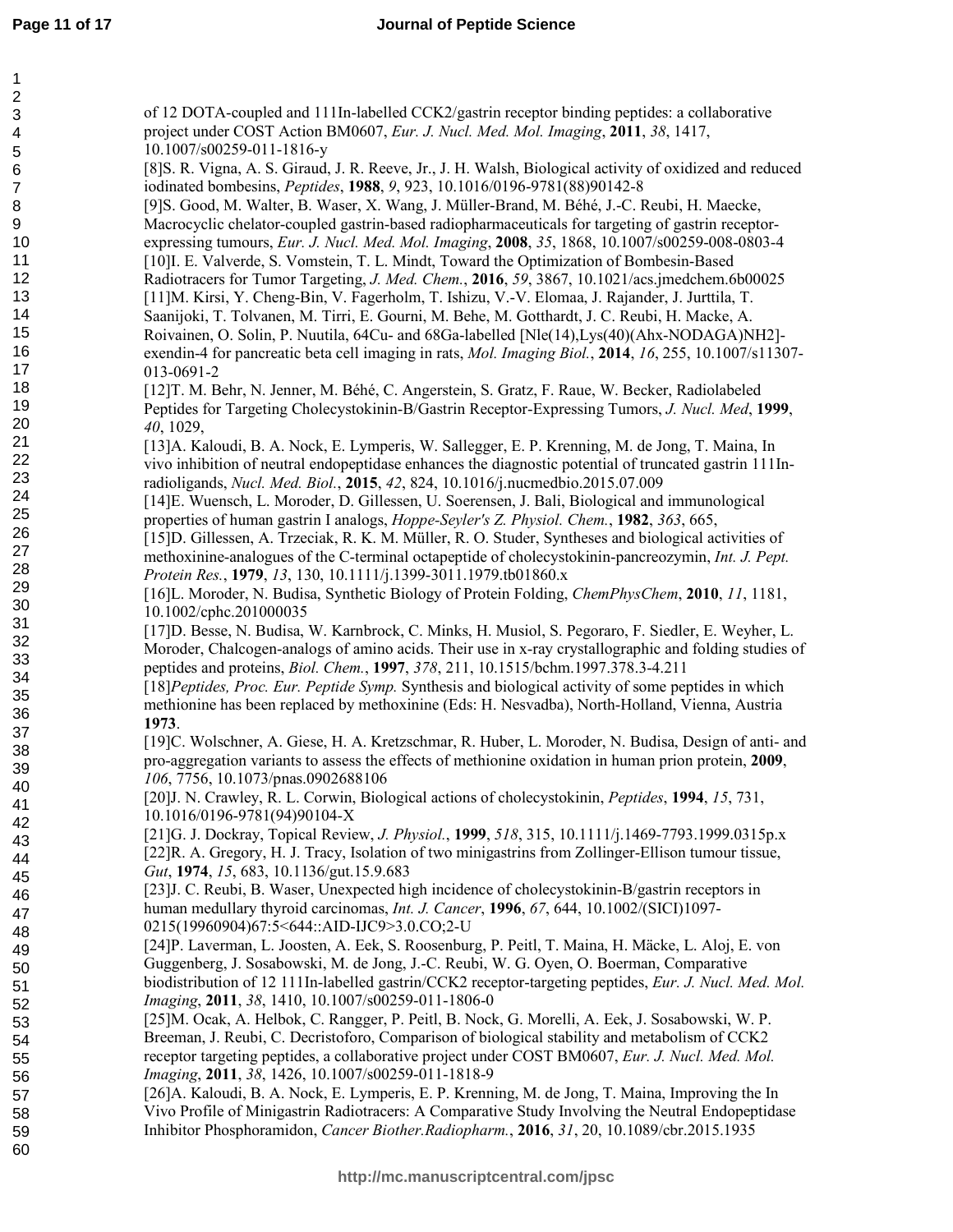[27]S. Roosenburg, P. Laverman, L. Joosten, A. Eek, W. J. G. Oyen, M. de Jong, F. P. J. T. Rutjes, F. L. van Delft, O. C. Boerman, Stabilized 111In-Labeled sCCK8 Analogues for Targeting CCK2- Receptor Positive Tumors: Synthesis and Evaluation, **2010**, *21*, 663, 10.1021/bc900465y [28]A. Helbok, C. Decristoforo, M. Behe, C. Rangger, E. v. Guggenberg, Preclinical Evaluation of In-111 and Ga-68 Labelled Minigastrin Analogues for CCK-2 Receptor Imaging, **2009**, *2*, 304,

[29]M. Behe, R. Schibli, (P. S. I. Villigen), *WO2015067473 A1*, **2015** 

[30]E. Kaiser, R. L. Colescott, C. D. Bossinger, P. I. Cook, Color test for detection of free terminal amino groups in the solid-phase synthesis of peptides, *Anal. Biochem.* , **1970**, *34*, 595, 10.1016/0003- 2697(70)90146-6

[31]A. Mascarin, I. E. Valverde, S. Vomstein, T. L. Mindt, 1,2,3-Triazole Stabilized Neurotensin-Based Radiopeptidomimetics for Improved Tumor Targeting, *Bioconjugate Chem.*, **2015**, *26*, 2143, 10.1021/acs.bioconjchem.5b00444

[32]I. E. Valverde, A. Bauman, C. A. Kluba, S. Vomstein, M. A. Walter, T. L. Mindt, 1,2,3-Triazoles as Amide Bond Mimics: Triazole Scan Yields Protease-Resistant Peptidomimetics for Tumor Targeting, *Angew. Chem., Int. Ed.* , **2013**, *52*, 8957, 10.1002/anie.201303108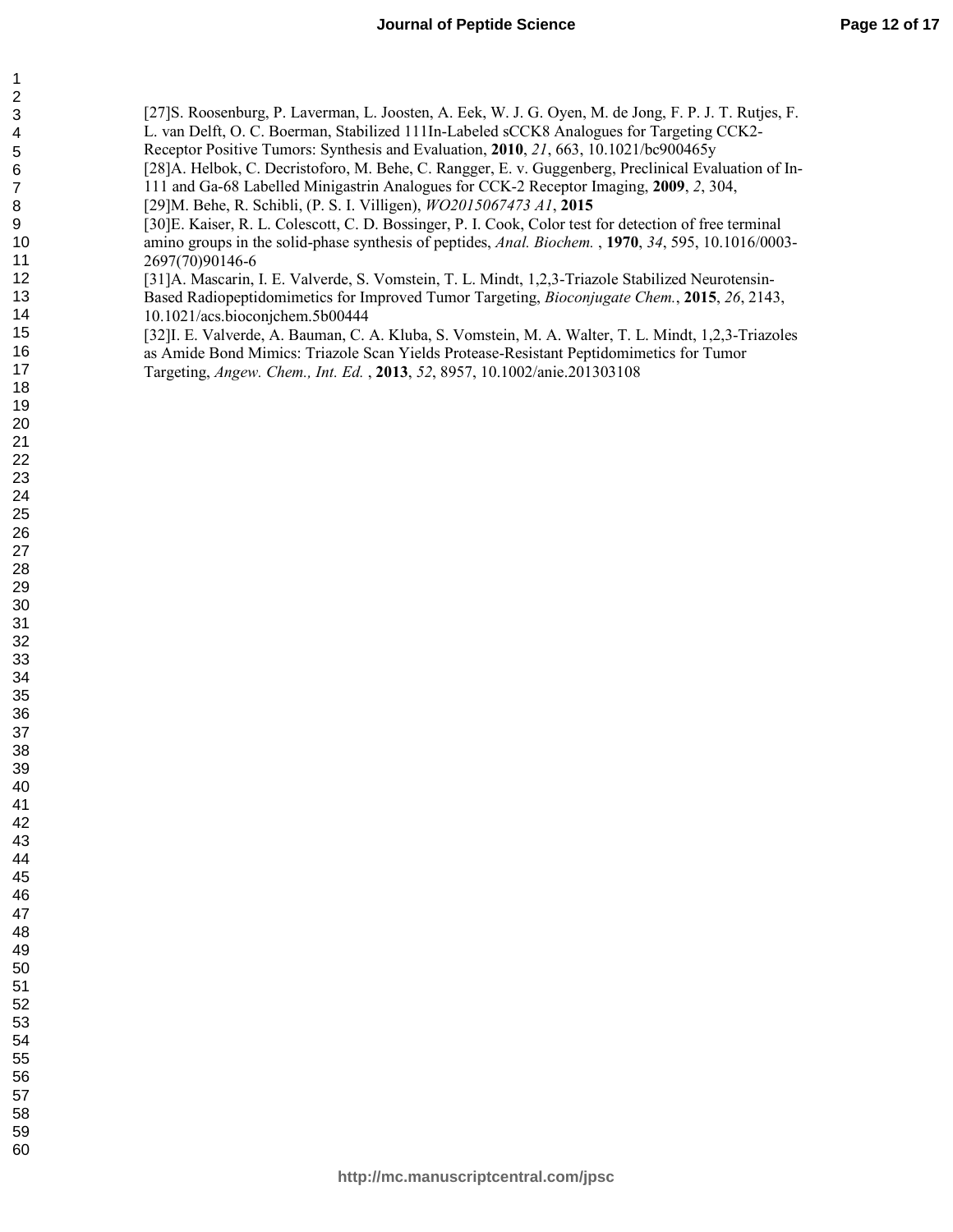| Compound                                                                                                                           | <b>Structure</b>                                              | Yield<br>$[%]$ <sup>a</sup> | <b>Purity</b><br>$[%]^{b}$ | m/z<br>found <sup>c</sup>         | $M_W$ calcd.<br>[g/mol]                    |
|------------------------------------------------------------------------------------------------------------------------------------|---------------------------------------------------------------|-----------------------------|----------------------------|-----------------------------------|--------------------------------------------|
| DOTA[Met <sup>15</sup> ]<br>MG11                                                                                                   | DOTA-DGlu-Ala-Tyr-<br>Gly-Trp-Met-Asp-Phe-<br>NH <sub>2</sub> | 52                          | $>99\%$                    | 1403.5926<br>$[M+H]$ <sup>+</sup> | 1402.5864<br>$(C_{64}H_{86}N_{14}O_{20}S)$ |
| $DOTA[Nle^{15}]$<br>MG11                                                                                                           | DOTA-DGlu-Ala-Tyr-<br>Gly-Trp-Nle-Asp-Phe-<br>NH <sub>2</sub> | 71                          | $>99\%$                    | 1385.6372<br>$[M+H]$ <sup>+</sup> | 1384.6299<br>$(C_{65}H_{88}N_{14}O_{20})$  |
| DOTA[Mox <sup>15</sup> ]<br>MG11                                                                                                   | DOTA-DGlu-Ala-Tyr-<br>Gly-Trp-Mox-Asp-Phe-<br>NH2             | 76                          | $>99\%$                    | 694.3119<br>$[M+2H]^{2+}$         | 1386.6092<br>$(C_{64}H_{86}N_{14}O_{21})$  |
| <sup>a</sup> isolated pentide conjugates after HDI C purification: $\frac{b}{c}$ determined by analytical HDI C, $\frac{c}{c}$ for |                                                               |                             |                            |                                   |                                            |

**Table 1.** Structures, yields, and analytical data of the investigated peptide conjugates.

isolated peptide conjugates after HPLC purification; <sup>b</sup> determined by analytical HPLC; <sup>c</sup> for DOTA[Mox<sup>15</sup>]MG11 only m/z=[M+2H]<sup>2+</sup> was observed.

**Table 2:** Physicochemical properties of (radio)metal labeled peptides.

| Compound                            | $IC_{50}$<br>$[nM]$ <sup>a, b, c</sup> | <b>Internalization</b><br>$[9/6]^{b, d, e}$ | <b>Externalization</b><br>$[9/6]^{b, d, f}$ | Half-<br>life<br>$[h]$ <sup>d, g</sup> | $logD^{b, d, h}$ |
|-------------------------------------|----------------------------------------|---------------------------------------------|---------------------------------------------|----------------------------------------|------------------|
| Lu-DOTA<br>[Met <sup>15</sup> ]MG11 | $25.2 \pm 5.8$                         | $24.5 \pm 9.2$                              | $43.4 \pm 3.3$                              | 24                                     | $-3.3 \pm 0.2$   |
| Lu-DOTA<br>$[N]e^{15}$ MG11         | $17.5 \pm 5.0$                         | $27.8 \pm 6.7$                              | $43.3 \pm 1.6$                              | 17                                     | $-3.5 \pm 0.2$   |
| Lu-DOTA<br>$[{\rm Mox}^{15}]$ MG11  | $19.9 \pm 2.9$                         | $20.1 \pm 2.8$                              | $48.2 \pm 0.3$                              | 1.9                                    | $-3.6 \pm 0.6$   |

 $a<sup>a</sup>$  Lu=  $175$  Lu;  $b<sup>b</sup>$  data is presented as mean values  $\pm$  standard deviations (n= 3 in triplicates);  $c<sup>c</sup>$ determined by competition experiments;  $d$  Lu= $^{177}$ Lu;  $e$  specific cell uptake of total applied radioactivity after 4 hours as mean values  $\pm$  standard deviations (n=3-4 in triplicates); f externalized fraction of radioactivity after 4 h as mean values  $\pm$  standard deviations (n=1-2 in triplicates);  $g$  determined in human blood plasma, calculated with by GraphPad Prism using the equation A =  $A_0$  \* e<sup>-kt</sup> (n=2); <sup>h</sup> determined by the shake flask method as mean values  $\pm$ standard deviations (n=3).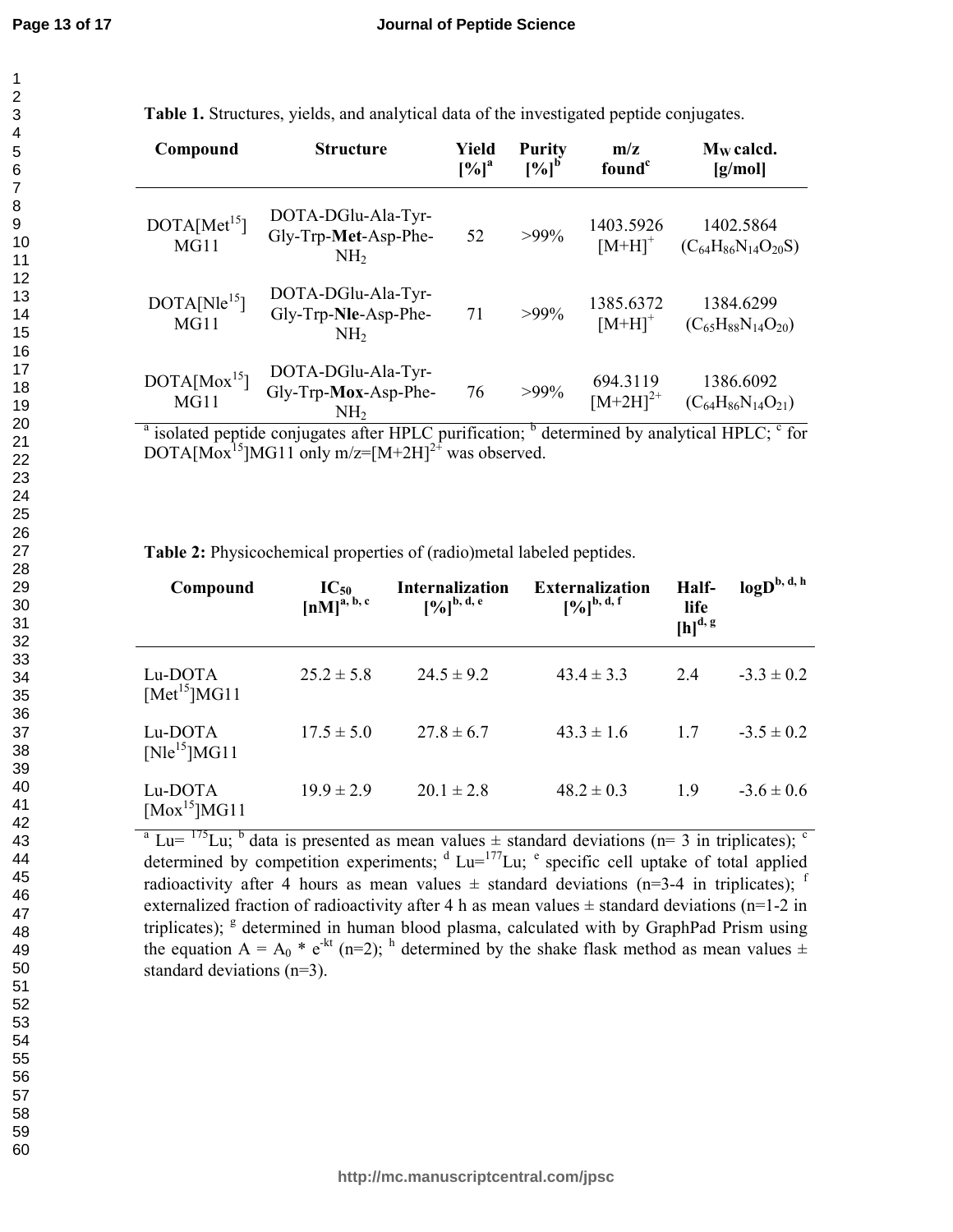

Figure 2. Internalization of 177Lu-radiolabeled peptide conjugates into MZ-CRC1 cells. Blocking experiments were performed in the presence of 5000-fold molar excess of Minigastrin; results are given as mean values  $±$  standard deviations (n= 3-4 in triplicates); detailed information can be found in the Supporting Information.

78x50mm (300 x 300 DPI)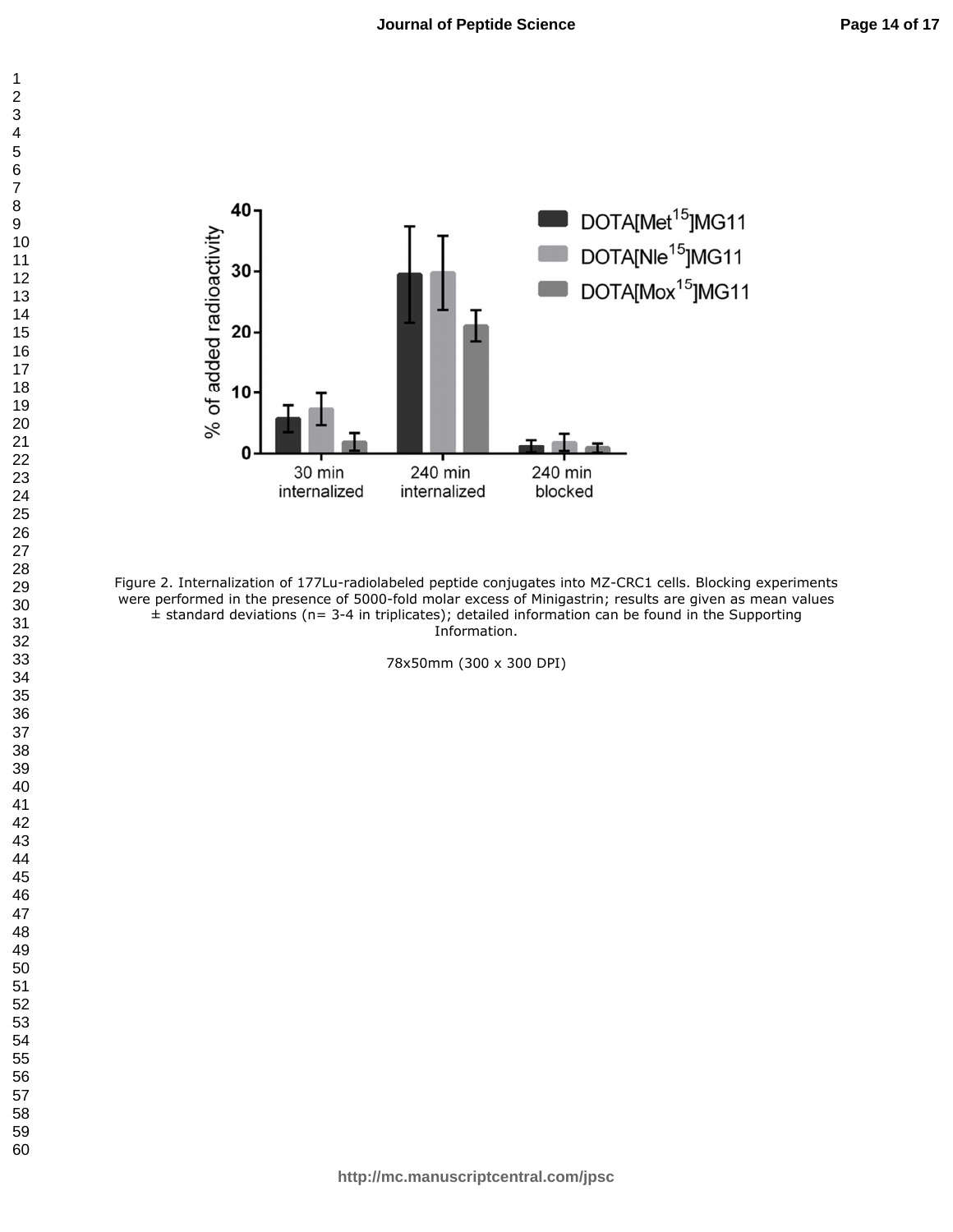

Figure 3. Receptor bound fraction of reference compound 177Lu-DOTA-PP-F11N [[29]]with increasing concentrations of 175Lu-DOTA[Met15]MG11 (●), 175Lu-DOTA[Nle15]MG11 ( ) and 175Lu-DOTA[Mox15]MG11 () from 100% binding to total displacement (n=3 in triplicates). Data was fitted by nonlinear fit using GraphPad Prism.

82x59mm (300 x 300 DPI)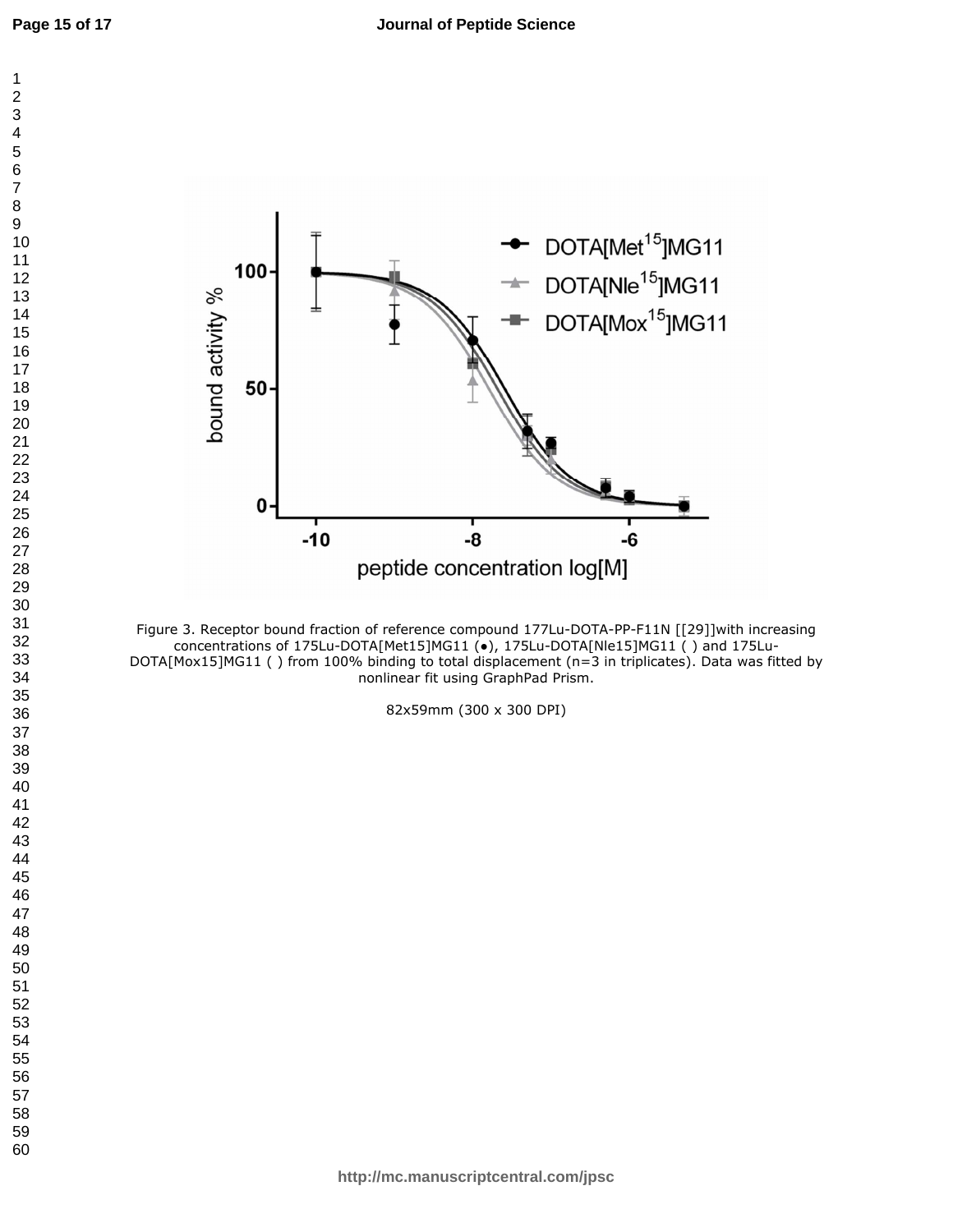

Figure 4. Plasma stabilities of 177Lu-DOTA[Met15]MG11 (●), 177Lu-DOTA[Nle15]MG11 ( ) and 177Lu-DOTA[Mox15]MG11 ( ) over 24 h (n=2-3). Data was fitted by nonlinear fit using GraphPad Prism. Error bars of individual time points are overlain by symbols used.

80x55mm (300 x 300 DPI)